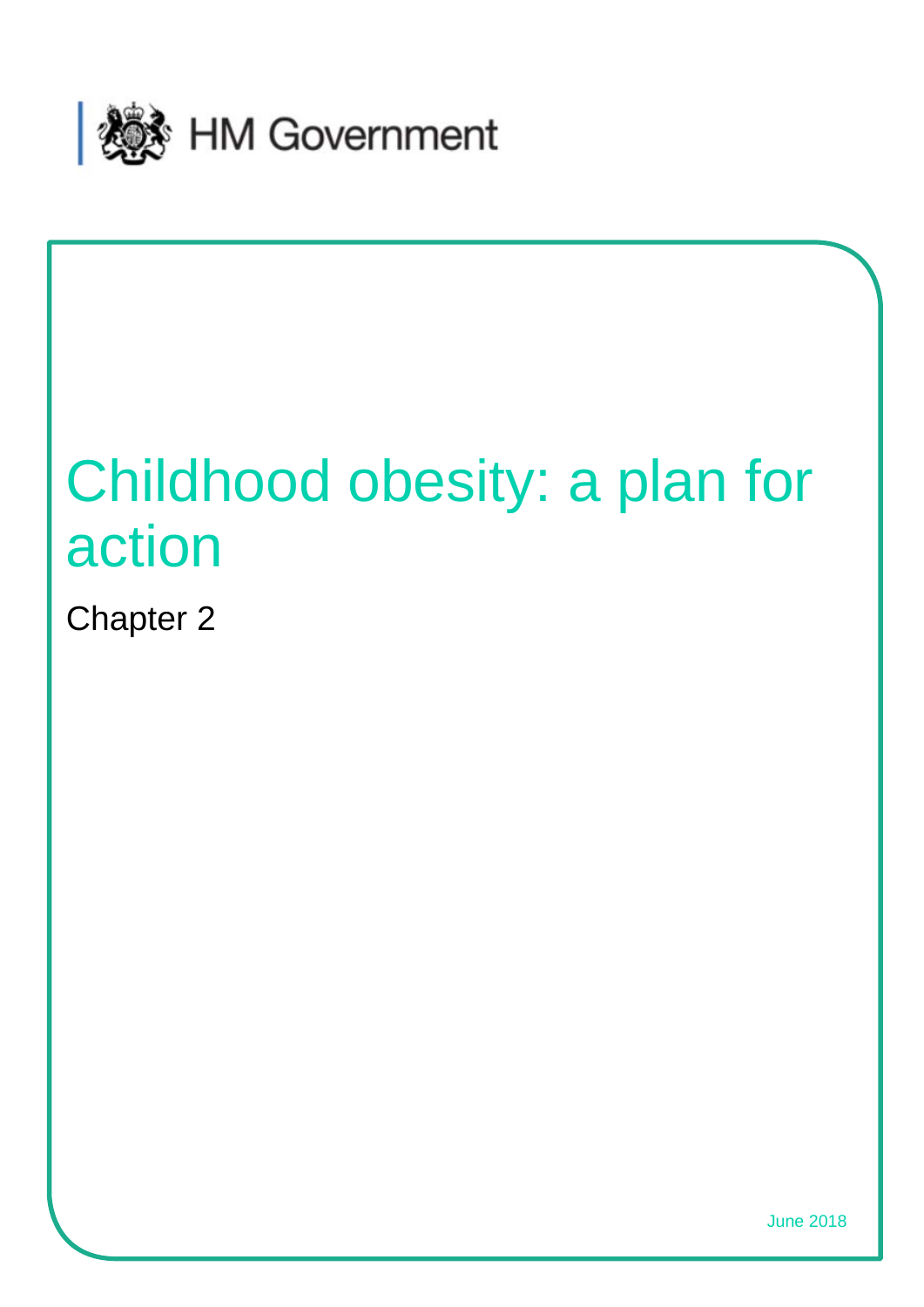### **DH ID box**

### **Title: Childhood obesity: a plan for action, Chapter 2**

**Author: Department of Health and Social Care: Global Public Health Directorate: Obesity, Food and Nutrition / 10800** 

#### **Document Purpose:**

Policy

#### **Publication date:**

25/06/18

### **Target audience:**

Public

**Contact details:** 

[Childhood.Obesity@dh.gsi.gov.uk](mailto:Childhood.Obesity@dh.gsi.gov.uk)

You may re-use the text of this document (not including logos) free of charge in any format or medium, under the terms of the Open Government Licence. To view this licence, visit [www.nationalarchives.gov.uk/doc/open-government-licence/](http://www.nationalarchives.gov.uk/doc/open-government-licence/)

© Crown copyright 2016

Published to gov.uk, in PDF format only.

[www.gov.uk/dh](http://www.gov.uk/dh)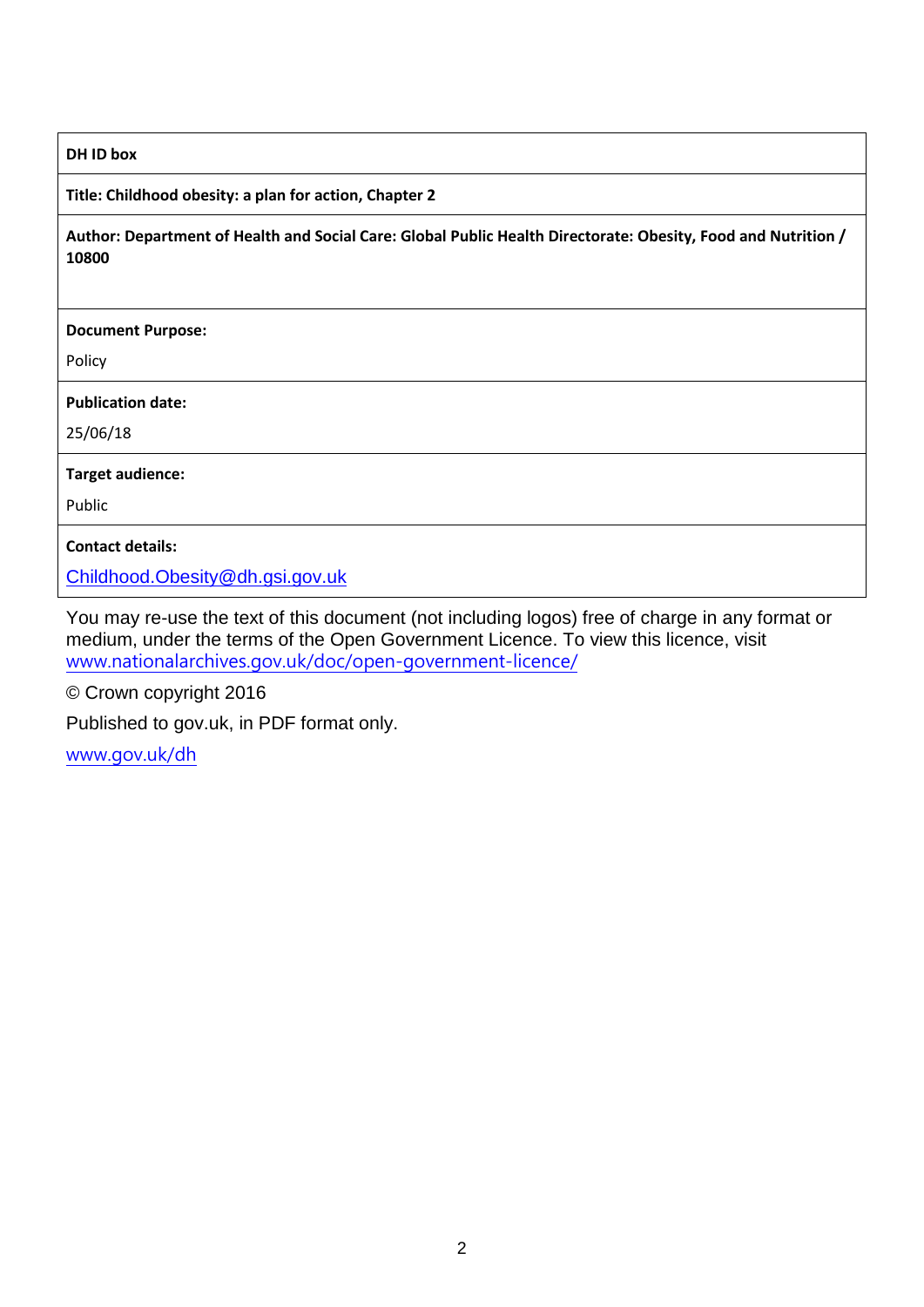## <span id="page-2-0"></span>**Contents**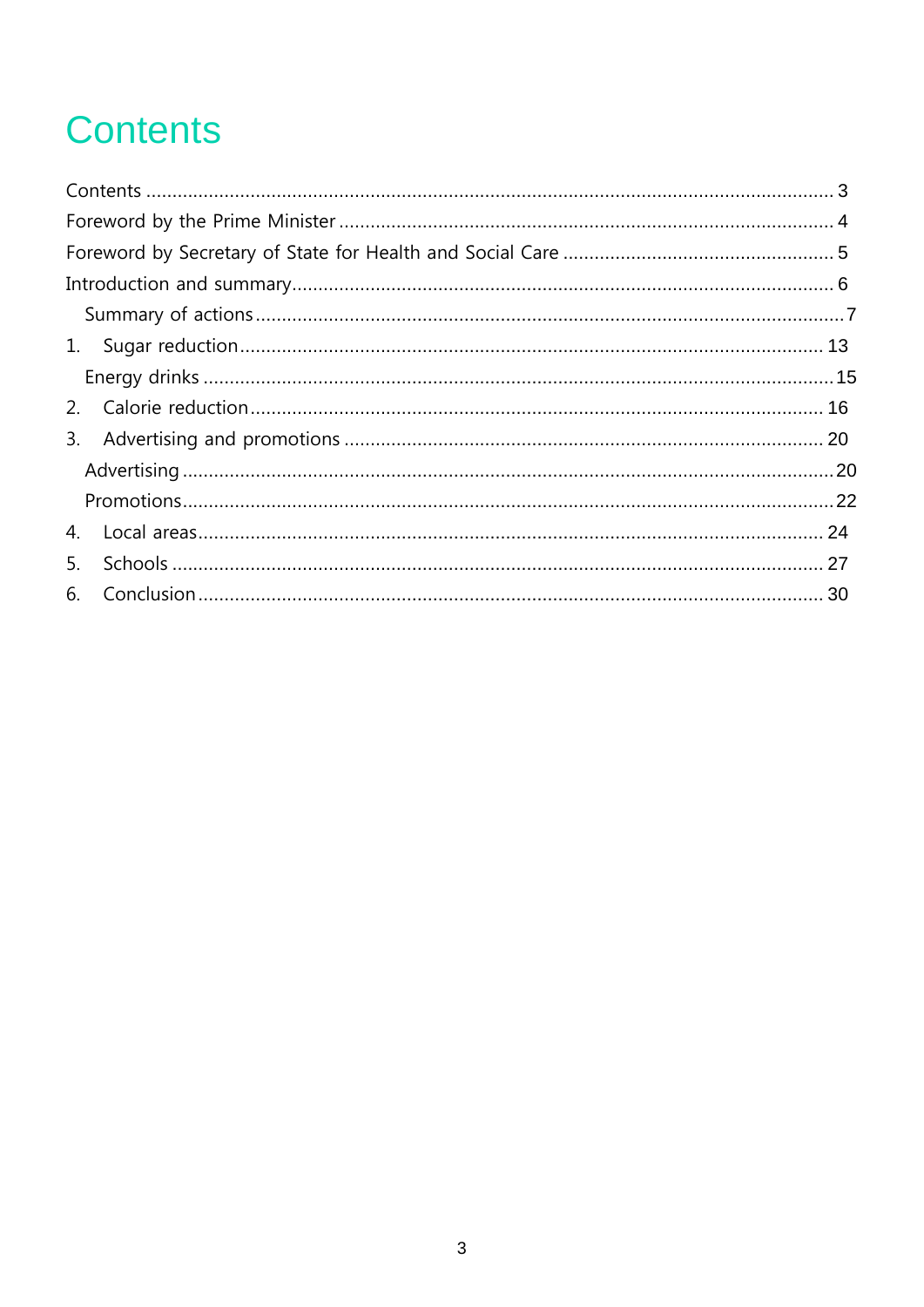### <span id="page-3-0"></span>Foreword by the Prime Minister

The health and well-being of our children critically determines their opportunities in life.

Today, nothing threatens that more than childhood obesity.

Children who are obese or overweight are increasingly developing type 2 diabetes and liver problems during childhood. They are more likely to experience bullying, low-esteem and a lower quality of life and they are highly likely to go on to become overweight adults at risk of cancer, heart and liver disease. They are also disproportionately from low-income households and black and minority ethnic families.

So when more than one in three children are obese or overweight by the time they leave primary school, and with these numbers only getting worse, it cannot be a question of whether we act to address this, but rather how.

We all have responsibility to work together to support young people in meeting this challenge. Whether we are parents, teachers, businesses, local leaders or health professionals, we must all play a role in helping to improve the health of our children and give future generations the best possible start in life.

I am determined that this Government will lead this national effort.

That is why, in 2016, we published our world-leading childhood obesity plan and why we are now publishing this next instalment.

The actions we are proposing will ensure that, by working together across society, we can improve the nutritional content of the food and drink our children consume, strengthen the information available to parents about those products and change the way that unhealthy food and sugary drinks are promoted.

This work will support the renewed focus on the prevention of ill-health, which I have asked NHS leaders to develop as a critical part of our long-term plan for the NHS.

It will improve our children's health, enhance their chances in life and, in doing so, also fundamentally reduce the pressures on the health service in the years ahead.

Some of the measures in this document will provoke debate – and we welcome that. But we also know that it will take a determined collective effort to turn the tide against childhood obesity. That is what we must do – for the future wellbeing of our children, our NHS and for the prosperity of the nation as a whole.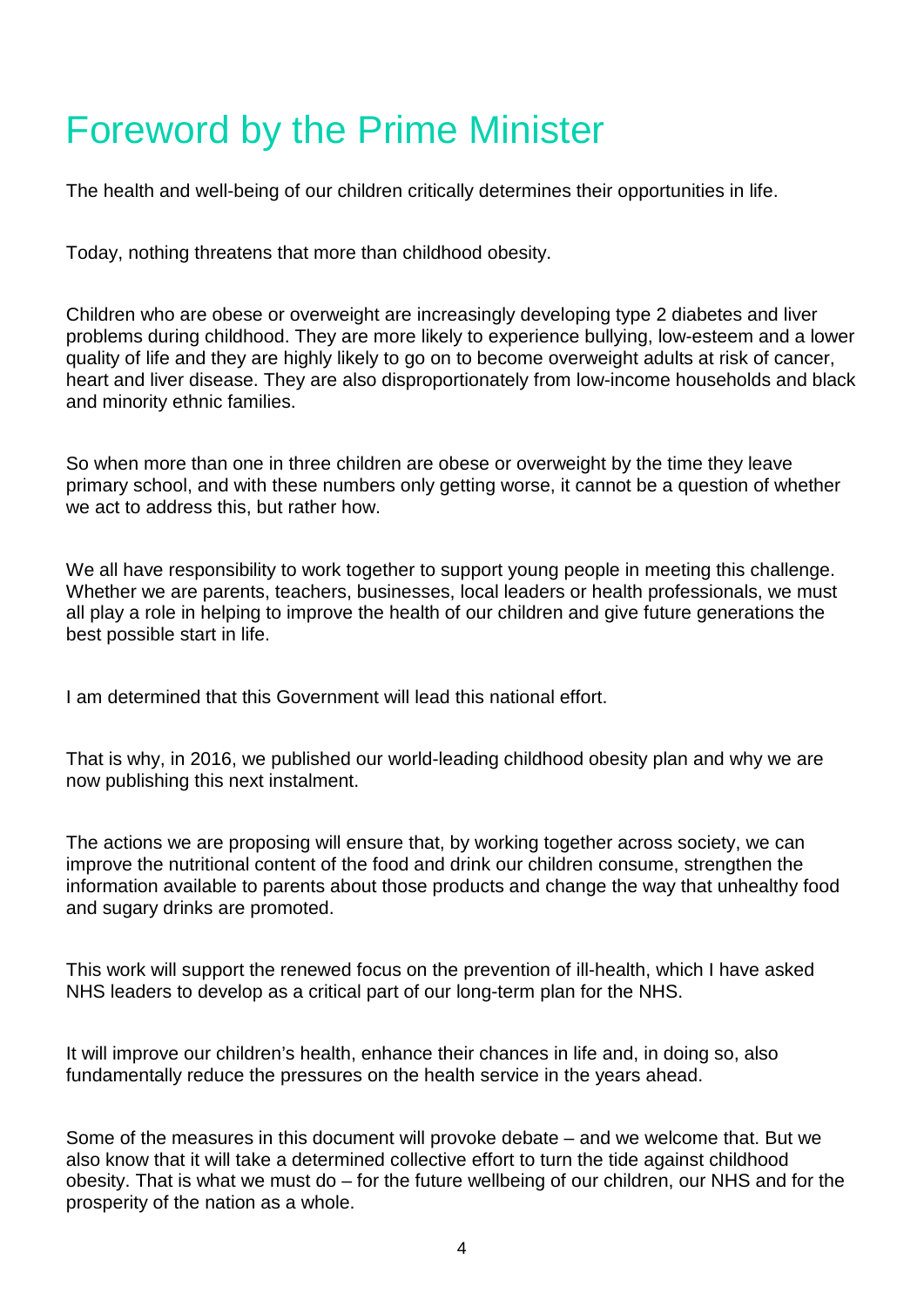### <span id="page-4-0"></span>Foreword by Secretary of State for Health and Social Care

Every developed nation is facing up the problem of childhood obesity. This is an issue, eventually, no country will be able to ignore. I want us to be the first country in the world to really do something about this and that is why I have set a new national ambition to halve childhood obesity rates by 2030 and significantly reduce the health inequalities that persist.

We know that this isn't going to be easy to do but it is a measure of our ambition and resolve to tackle this issue.

As a parent I know that making the healthiest choices isn't always easy. In fact sometimes it feels very difficult. I think most parents have been in a position where your sleeve gets tugged as your child's eyes get drawn to the sweets or crisps at the checkout or you have to repeatedly resist the calls for Saturday night pizza.

That is why we're bringing forward policies that will make it easier for us all, but particularly for parents, to make healthier choices for their families. I want to see parents empowered to make informed decisions about the food they are buying for their families when eating out. I want to mitigate pester power by preventing stores from pushing unhealthy food at checkouts and helping make healthy food the default option for 'buy one get one free' deals. I want to protect children from advertising that encourages demand for unhealthy food. I want to see the food and advertising industries using their world-leading talents to help all parents find the healthier choice the easier choice.

As a parent it is also difficult to find the time for sport and physical activity – crucial to maintaining a healthy weight. That is why we want to encourage every primary school to adopt an active mile initiative such as the fantastic Daily Mile. Initiatives like this can improve the physical, social, and mental wellbeing of our children – regardless of age, ability or circumstance. Building this kind of activity into daily life and encouraging young people away from their screens will be instrumental in helping achieve our ambition.

Our attitude to food and drink is changing and changing fast – consumers want healthier choices. I am heartened by the progress the food and drink industry have already made in reformulating products and reducing sugar in soft drinks. I am cheered by those forward thinking businesses taking action, and want to make sure others follow their example. We will not shy away from further action if we do not see the progress we need to support parents all across the country to do what every single one of them wants and strives to do - protecting their children's health now and in years to come.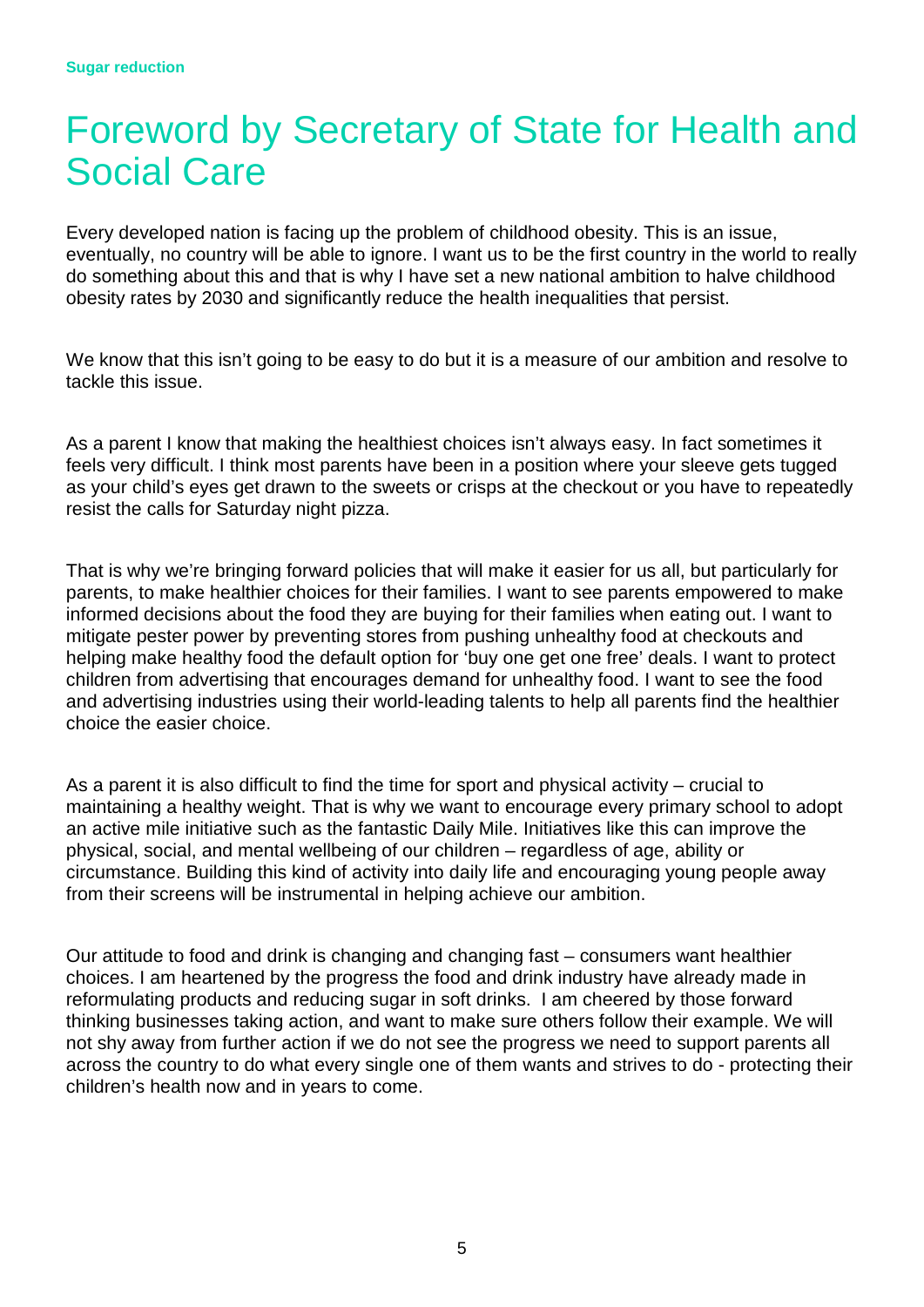## <span id="page-5-0"></span>Introduction and summary

Childhood obesity is one of the biggest health problems this country faces. [Nearly a quarter of](https://digital.nhs.uk/data-and-information/publications/statistical/national-child-measurement-programme/2016-17-school-year)  [children in England are obese or overweight by the time they start primary school aged five, and](https://digital.nhs.uk/data-and-information/publications/statistical/national-child-measurement-programme/2016-17-school-year) [this rises to one third by the time they leave aged 11.](https://digital.nhs.uk/data-and-information/publications/statistical/national-child-measurement-programme/2016-17-school-year)<sup>[1](#page-30-0)</sup> Our childhood obesity rates mean that the UK is now ranked among the worst in Western Europe.<sup>[2](#page-30-1)</sup>

The burden of childhood obesity is being felt the hardest in more deprived areas with children growing up in low income households more than twice as likely to be obese than those in higher income households. $3$  Children from black and minority ethnic families are also more likely than children from white families to be overweight or obese and this inequality gap is increasing.<sup>[4](#page-30-3)</sup> We want to address these disparities to ensure that all children, regardless of background, have the best start in life.

We need to be ambitious if we are to meet and beat the challenge of childhood obesity. Therefore we are setting a **national ambition to halve childhood obesity and significantly reduce the gap in obesity between children from the most and least deprived areas by 2030.** Doing so will bring multiple physical health benefits and we aim to reverse the emergence of Type 2 diabetes in children. Achieving this is not going to be easy. It will require us all to get behind this ambition to play our part in making healthier decisions, providing healthier options and creating healthier environments. As Government we are committed to playing our part but recognise that this will require sustained collaboration across the political divide, across society and across public and private sector organisations.

The scale of action we are seeking is justified by the profound health effects of childhood obesity. For overweight or obese children we know that life can be difficult: they are more likely to experience bullying, stigmatisation and low self-esteem.<sup>[5](#page-30-4)</sup> They are more likely to develop Type 2 diabetes in childhood, <sup>[6](#page-30-5)</sup> a condition that was once very rarely seen outside adulthood. They are also far more likely to go on to become obese adults,<sup>[7](#page-30-6)</sup> with a higher risk of developing life threatening conditions such as some forms of cancer, Type 2 diabetes, heart<sup>[8](#page-30-7)</sup> disease and liver disease.<sup>[9](#page-30-8)</sup> Therefore, we have a lot to gain from succeeding in the task ahead and from being ambitious in our approach.

Addressing childhood obesity will also reduce the huge financial costs that obesity places on us as a nation. It is estimated that obesity-related conditions are currently costing the NHS (and therefore every UK tax payer) <u>£6.1 billion per year</u>.<sup>[10](#page-30-9)</sup> The total costs to society of these conditions have been estimated at around **£27 billion per year,<sup>[11](#page-30-10)</sup> with [some estimates](https://www.mckinsey.com/~/media/McKinsey/Business%20Functions/Economic%20Studies%20TEMP/Our%20Insights/How%20the%20world%20could%20better%20fight%20obesity/MGI_Overcoming_obesity_Full_report.ashx)** placing this figure much higher.<sup>[12](#page-30-11)</sup> As we celebrate the 70th birthday of the NHS, tackling childhood obesity can help us secure the sustainability of this coveted institution for future generations.

Our food environment is constantly evolving, and offers a growing range of choices of what to eat and when to eat. This supports a thriving food and drink industry, full of innovation and culinary adventure. Maintaining this choice is important, but it is also important to help children and their parents to navigate this environment and be able to easily identify healthy options.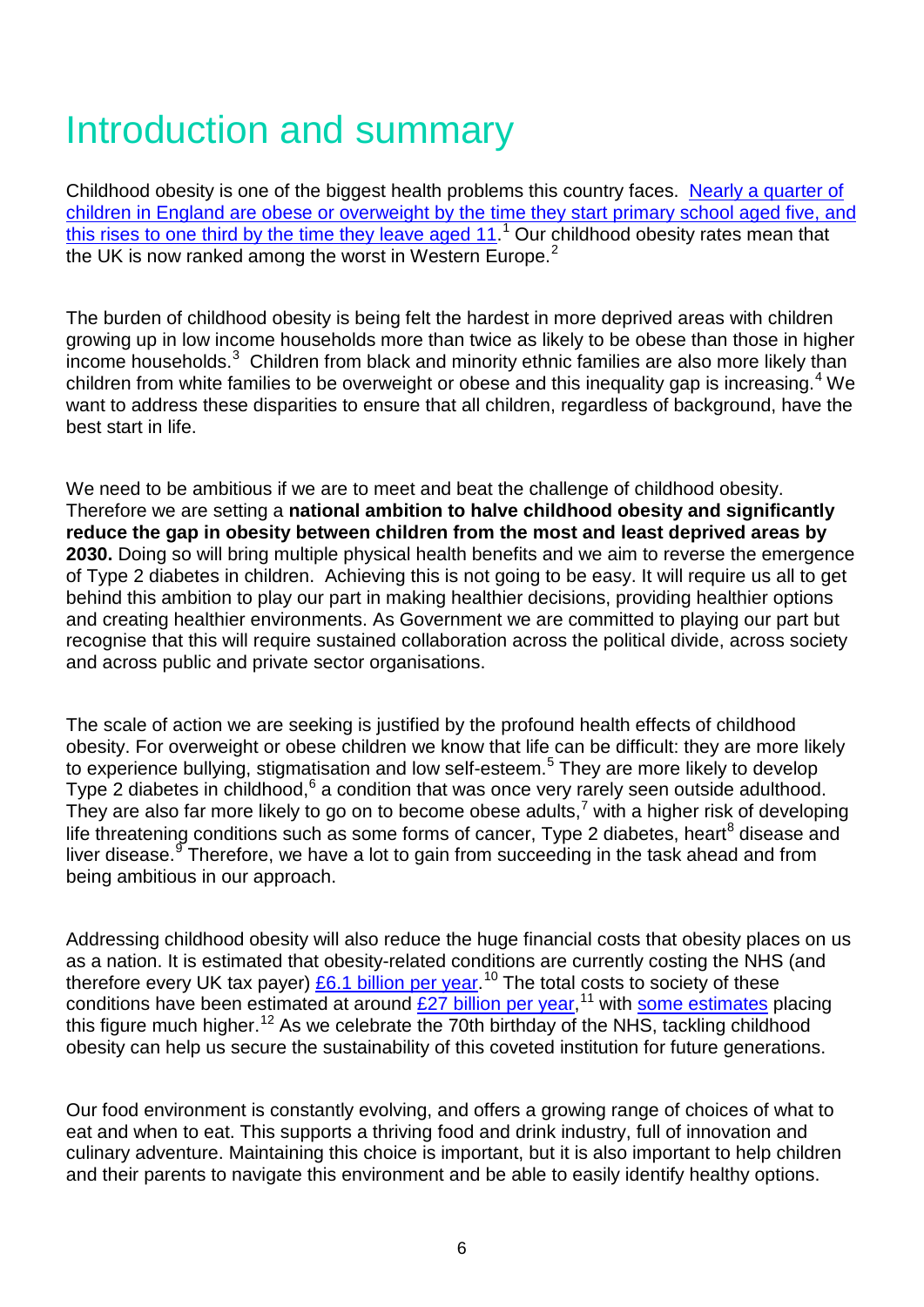Against this backdrop, all of us - parents, manufacturers, the out of home sector (e.g. restaurants, cafes, takeaways) and retailers, broadcasts, online media, local authorities and schools - must take responsibility for promoting healthy choices. This is not always easy: two [thirds of parents are concerned about making sure their families eat a healthy diet.](https://www.gov.uk/government/publications/calorie-reduction-the-scope-and-ambition-for-action)<sup>[13](#page-30-12)</sup> In supporting parents, Government needs to take a balanced approach: considering the steps we can take to create a fair food environment that does not drive excess consumption and which makes the healthy choice the easy choice; whilst ensuring parents are able to choose what food they feed their families and have access to affordable healthy food options.

In August 2016 we laid strong foundations for our fight against childhood obesity with our worldleading *Childhood obesity: a plan for action*. Based on the best evidence, and informed by expert opinion, the plan identified the central issue that must be tackled if we are to reduce obesity: the food and drink children consume needs to be healthier and, for many children, less calorific.

### <span id="page-6-0"></span>**Summary of actions**

Our 2016 plan was the start of a conversation, not the end. In the two years since it was published we have seen some important successes, particularly in reformulation of the products our children eat and drink most. However, we have always been clear we would consider where further action was needed, and where sufficient progress was not being delivered. The continuing magnitude of the challenge on childhood obesity means now is the right time to build on the 2016 plan both to cement the action already taken, and to expand our focus into other areas.

### **Sugar reduction**

At the heart of our plan was the ambition to make the food our children eat healthier. Reducing sugar content in the food children eat most was a key part of that. The Soft Drinks Industry Levy (SDIL) was introduced to incentivise industry to reduce the sugar content of soft drinks, and has delivered strong results, with the majority of the soft drink industry reducing the sugar content before the Levy came into force on 6th April 2018. Tesco and Asda have both reformulated their own brand soft drinks to be below the Levy rates.

We also challenged industry to take 20% of sugar out of the food most commonly eaten by children by 2020, with a 5% reduction target for the first year. This has already led to many parts of the food and drink industry removing sugar from their most popular products. For example, Kellogg's have cut between 20%-40% of sugar from their cereals most popular with children; Yoplait have reduced the amount of sugar by 13.2%, and Waitrose have taken 5.5% of sugar out of their confectionery.

Importantly, we have also seen an increasing consumer demand for healthier food and drink as a result of these programmes. Large parts of the food and drink industry have taken this seriously, with many parts of the sector leading the way and there is more reformulation in the pipeline. However, despite some sections of industry meeting the 5% one year progress target, overall the 5% goal has not been achieved.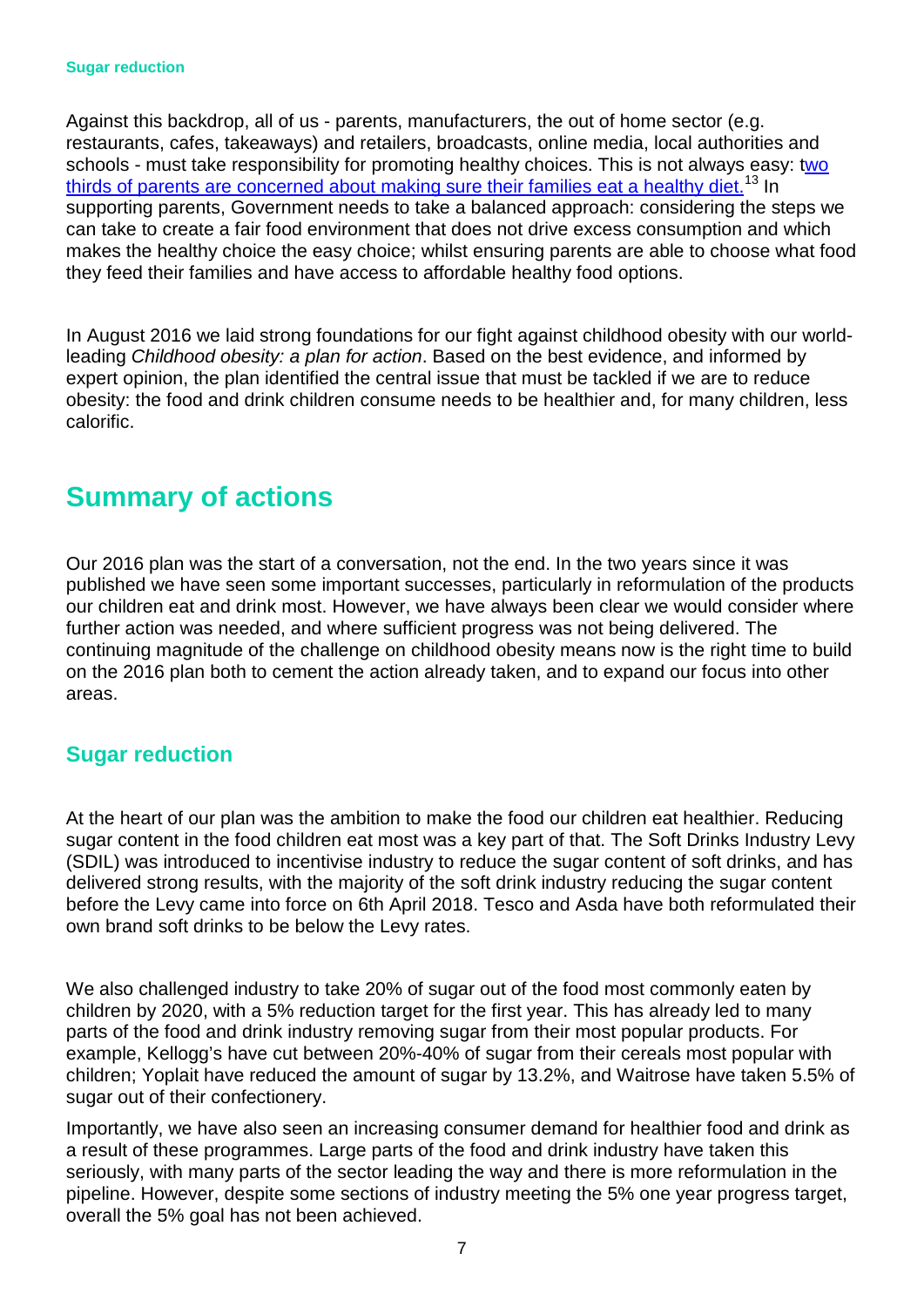To ensure we continue to drive progress on sugar reduction:

- HM Treasury will consider the sugar reduction progress achieved in sugary milk drinks as part of its 2020 review of the milk drinks exemption from SDIL. Sugary milk drinks may be included in the SDIL if insufficient progress on reduction has been made.
- We will consult before the end of 2018 on our intention to introduce legislation ending the sale of energy drinks to children.
- We may also consider further use of the tax system to promote healthy food if the voluntary sugar reduction programme does not deliver sufficient progress.

In 2019, Government will look at the level of progress towards a 20% sugar reduction in the foods most commonly eaten by children and will be able to assess if this challenge has been met in 2020. We will not shy away from further action, including mandatory and fiscal levers, if industry is failing to face up to the scale of the problem through voluntary reduction programmes.

### **Calorie reduction**

Childhood obesity is not just about eating too much sugar; it is about the whole diet. We know that [on average overweight and obese children are consuming up to 500 extra calories per](https://www.gov.uk/government/publications/calorie-reduction-the-scope-and-ambition-for-action)  [day.](https://www.gov.uk/government/publications/calorie-reduction-the-scope-and-ambition-for-action)<sup>[14](#page-30-13)</sup> To address this, in 2017 we started work on our calorie reduction programme, which challenges all food and drink companies - whether they are manufacturers, retailers, restaurants or takeaways - to reduce the calories by 20% in a range of everyday foods consumed by children by 2024. This will help make sure children and their families are able to buy healthier food. Government will monitor progress against this target closely once the programme begins, and Government will consider what additional steps could be taken if progress is not delivered.

We are also turning our attention to how we make choices about the food we buy, particularly pre-prepared food, whether it is picking up a takeaway or going out to eat. We think it is crucial that parents and individuals are given the information they need to make the most informed decisions about the food they choose for their families. While some parts of the food and drink industry, such as Subway, are leading the way by including calorie labelling on menus, these remain in the minority.

To ensure we continue to drive progress on calorie reduction and transparent information for parents we will:

- Introduce legislation to mandate consistent calorie labelling for the out of home sector (e.g. restaurants, cafes and takeaways) in England, with a consultation before the end of 2018.
- Explore what additional opportunities leaving the European Union presents for food labelling in England that displays world-leading, simple nutritional information as well as information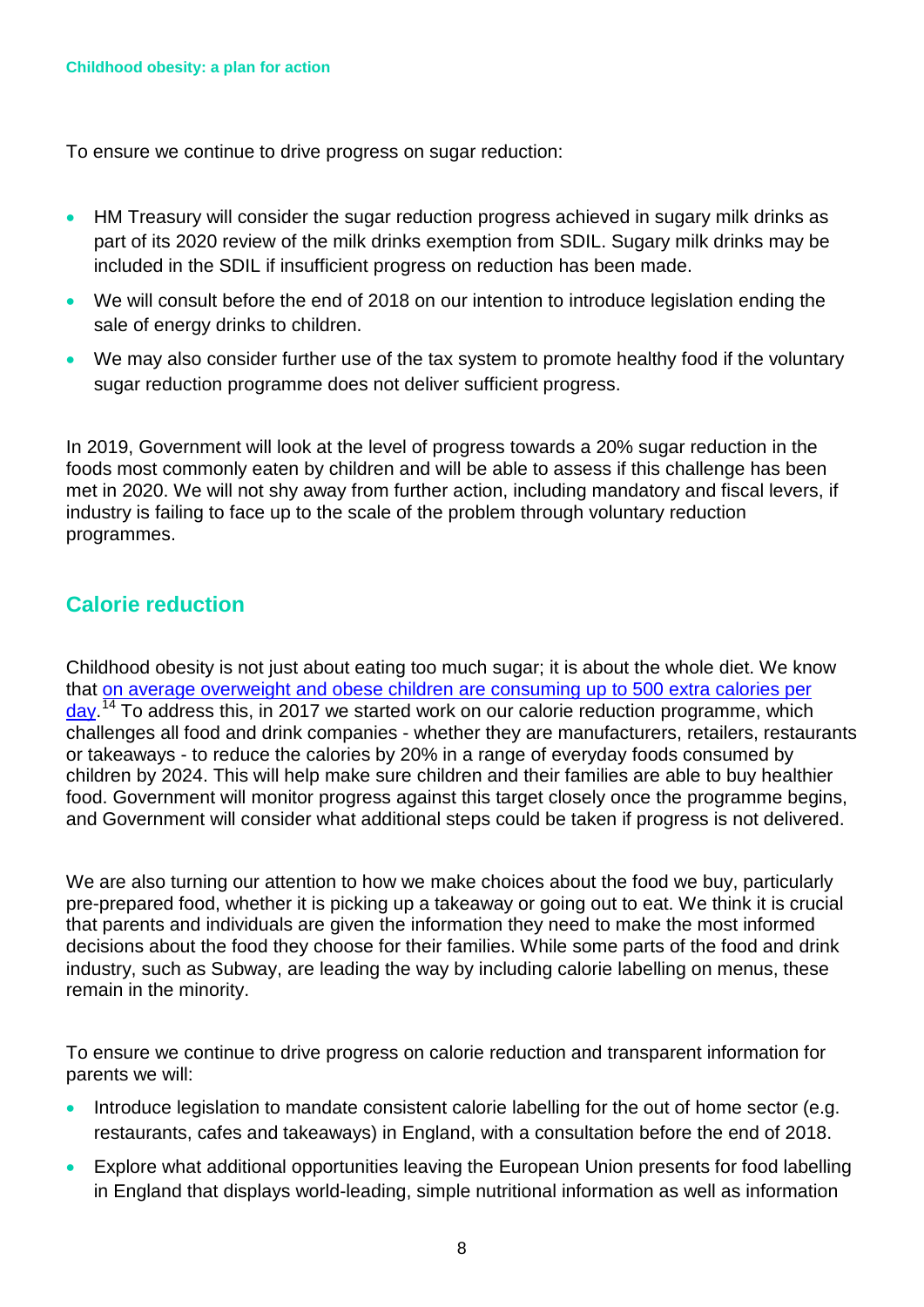on origin and welfare standards. We will continue to work with the devolved administrations to explore the potential for common approaches.

### **Advertising and promotions**

Tackling obesity requires us to look at all factors that influence our food choices. Every day we are presented with constant encouragement and opportunity to eat the least healthy foods. We face numerous decisions about the food we and our children eat created by the advertisements our children see on TV and on-line; the range of foods sold in our local shops or delivered straight to our doors; and the food that is promoted in-store and on-line. All of this is intended to influence the choices we make about the food we buy our children.

In our 2016 plan we committed to updating current marketing restrictions to ensure they reflected the latest dietary advice. This work is underway as Public Health England (PHE) consult on updating the Nutrient Profiling Model, the tool used to define what products can and cannot be shown during children's programming. However, despite strict restrictions around children's TV we know their impact will be limited if they do not reflect their media habits across all the media platforms which they use.

To make more progress to reduce the marketing and promotion of unhealthy food and drink which we define as products that are high in fat, sugar and salt (HFSS) - we will:

- Consult, before the end of 2018, on introducing a 9pm watershed on TV advertising of HFSS products and similar protection for children viewing adverts online, with the aim of limiting children's exposure to HFSS advertising and driving further reformulation. We will explore options to ensure that any restrictions are proportionate, help to incentivise reformulation in line with the aims of the sugar and calorie reduction programmes, and consider a focus on those products that children consume and most contribute to the problem of childhood obesity.
- Currently online advertising rules are drawn up by the Committee of Advertising Practice, which works alongside the Advertising Standards Authority (ASA), on a self-regulatory basis. We will consider whether this continues to be the right approach for protecting children from the advertising of unhealthy food and drinks, or whether legislation is necessary. We will ensure any further restrictions are designed effectively for the digital space, taking into account how content is consumed online and considering options for enforcement.

Where food is placed in shops and how it is promoted can influence the way we shop and it is more common for HFSS products to be placed in the most prominent places in store and sold on promotion, e.g. with 'buy one get one free' offers. Whilst some retailers have taken the first steps to redressing this by removing confectionary from checkouts or restricting price promotions, we believe that wherever parents shop, they shouldn't be bombarded with promotions for HFSS products. To create this level playing field: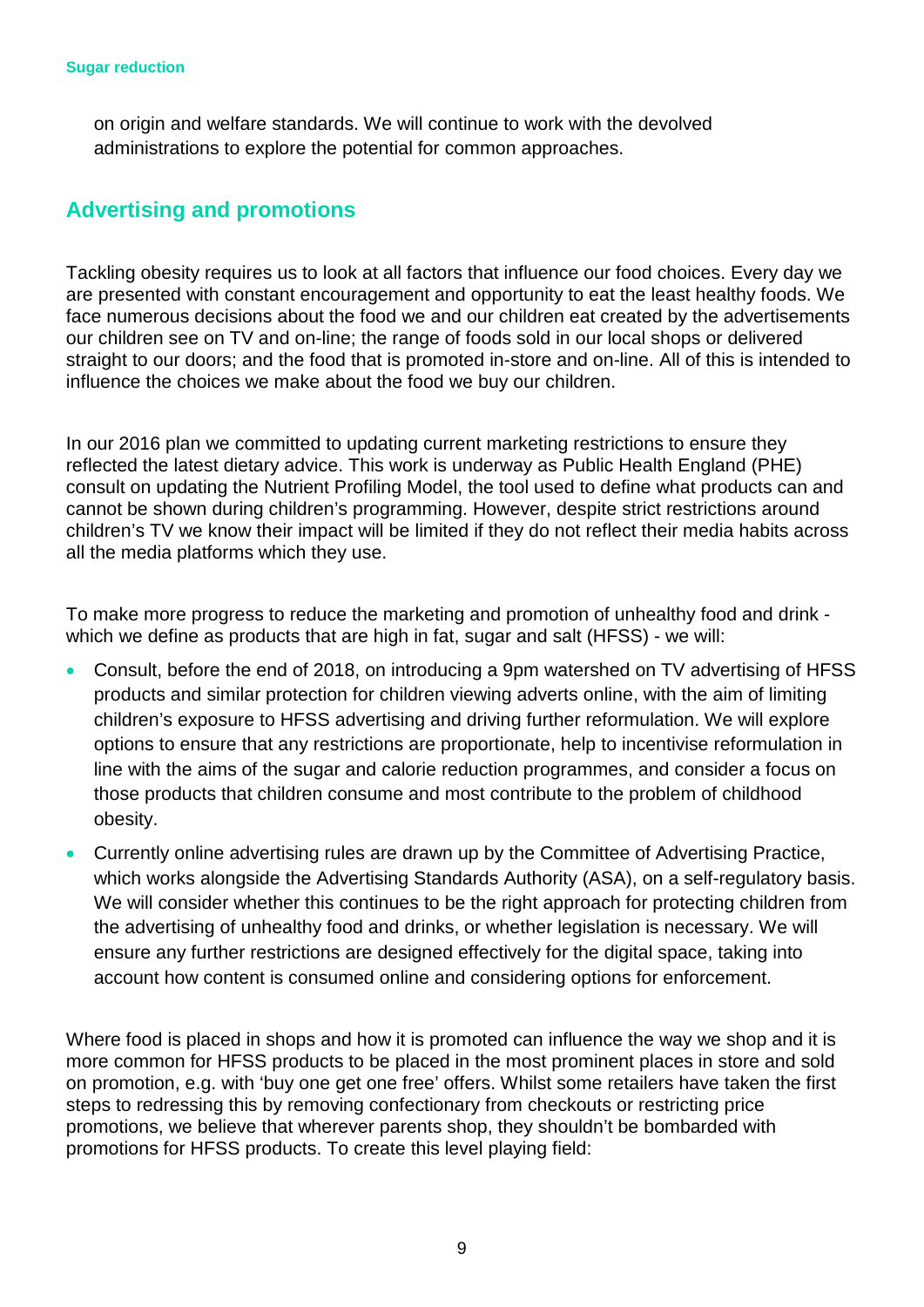#### **Childhood obesity: a plan for action**

- We intend to ban price promotions, such as buy one get one free and multi-buy offers or unlimited refills of unhealthy foods and drinks in the retail and out of home sector through legislation, consulting before the end of 2018.
- We intend to ban the promotion of unhealthy food and drink by location (at checkouts, the end of aisles and store entrances) in the retail and out of home sector through legislation, consulting before the end of 2018.

### **Local areas**

Where we live also has a huge role to play in tackling childhood obesity, whether it is the way our towns and cities are designed to ensure greater active travel or safe physical activity, or how many fast food outlets can operate near schools. Each local authority already has a range of powers to find local solutions to their own level of childhood obesity but while some are already taking bold action, others are not. We want to make sure that all local authorities are empowered and confident in finding what works for them, whilst learning from local authorities both here and international examples such as Amsterdam that have tackled the problem. To do this we will:

- Develop a trailblazer programme with local authority partners to show what can be achieved within existing powers and understand "what works" in different communities.
- Develop resources that support local authorities who want to use their powers. We will help set out the economic business case for a healthy food environment and provide up to date guidance and training for planning inspectors.

### **Schools**

Schools have a fundamental role to play in helping equip children with the knowledge they need to make healthy choices for themselves, and in creating a healthy environment for children to learn and play. We remain committed to delivering the actions in our 2016 plan which set out our commitment to supporting all children with high quality nutrition and at least 30 minutes of physical activity per day while at school. We have already seen the money raised by the Soft Drinks Industry Levy flowing into schools, funding breakfast clubs for the most disadvantaged children and being invested in PE and school sport. We have also invested significant funding in measures to increase cycling and walking to school. To further support schools in their role we will:

• Be bold in our update of the School Food Standards to reduce sugar consumption. The update will be coupled with detailed guidance to caterers and schools so they are well prepared to adapt to the changes.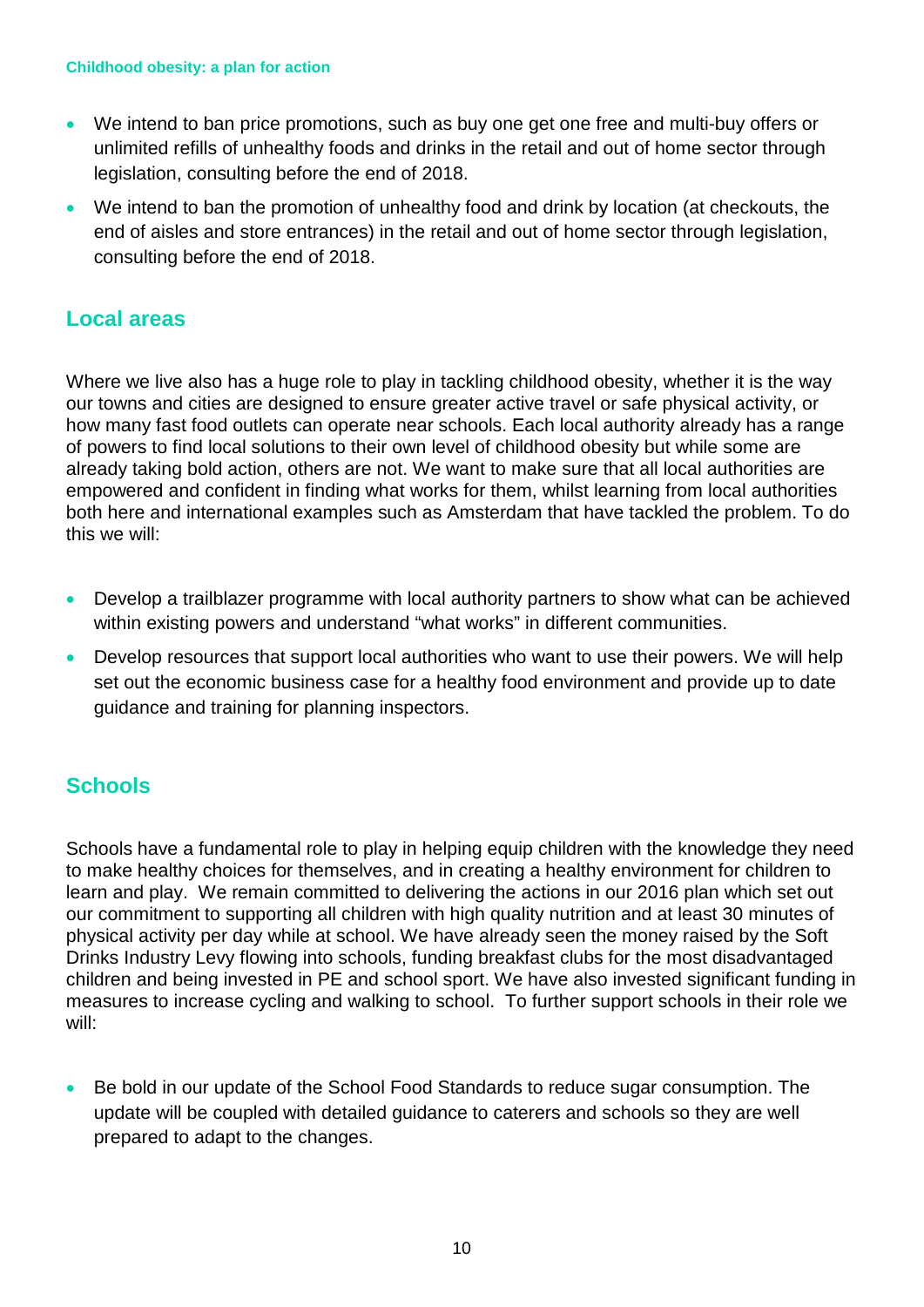#### **Sugar reduction**

- Consult, before the end of 2018, on strengthening the nutrition standards in the Government Buying Standards for Food and Catering Services, to bring them into line with the latest scientific dietary advice.
- Review how the least active children are being engaged in physical activity in and around the school day.
- Promote a national ambition for every primary school to adopt an active mile initiative, such as the Daily Mile.
- Invest over £1.6million during 2018/19 to support cycling and walking to school.

In addition:

- We will consult, before the end of 2018, on our plans to use Healthy Start vouchers to provide additional support to children from lower income families.
- Ofsted is developing a new inspection framework for September 2019. This will consider how schools build knowledge across the whole curriculum and how they support pupils' personal development more broadly, including in relation to healthy behaviours.
- Ofsted will undertake research into what a curriculum that supports good physical development in the early years looks like.

### **Delivering the national ambition**

We are already starting to embed change, and there are many examples of good practice highlighted in this document – from manufacturers leading on voluntary reformulation, to retailers leading the way on location and promotion of unhealthy items, to local authorities taking concerted action, and schools committing to promote healthy lifestyles through active mile initiatives.

However, we are not yet where we need to be. The scale of the challenge means that Government, the food and drink industry, the NHS, local authorities, schools and families all need to play their part in helping to tackle childhood obesity and be ambitious in doing so.

We are confident that the additional actions outlined in this plan will help parents make the best decisions for their families by changing the default in our food environments, so that healthier choices become the easiest choices. Whilst the majority of actions in this plan will relate to England only, we will also continue to work with the devolved administrations to deliver the best outcome for all.

No single action or single plan will help us solve the challenge of childhood obesity on its own. We will continue to review progress made against the measures we have already introduced; the evidence base for action; and the changing face of our food and retail environments.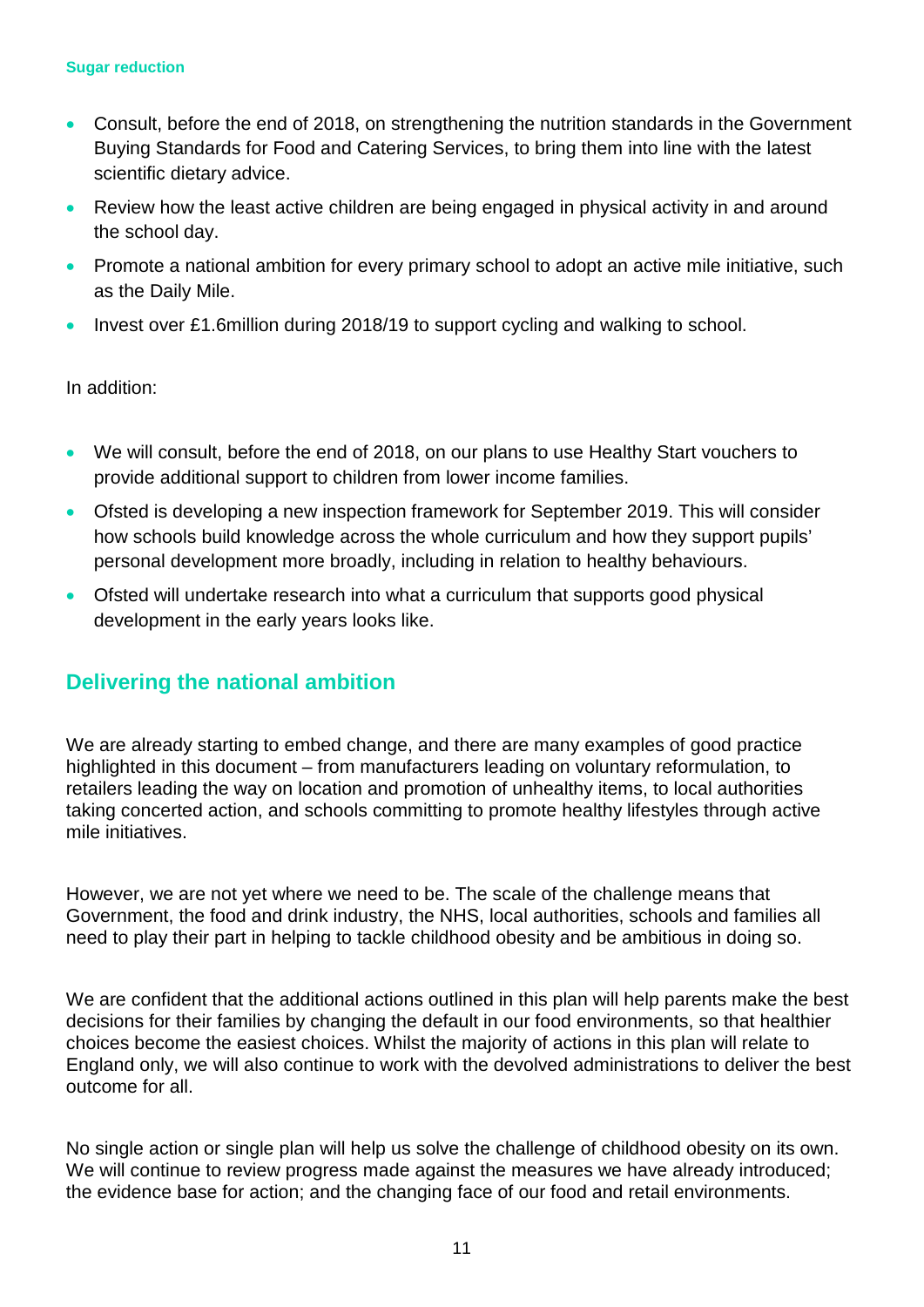### **Childhood obesity: a plan for action**

Alongside this we will continue to invite and listen to views on what actions are needed and why.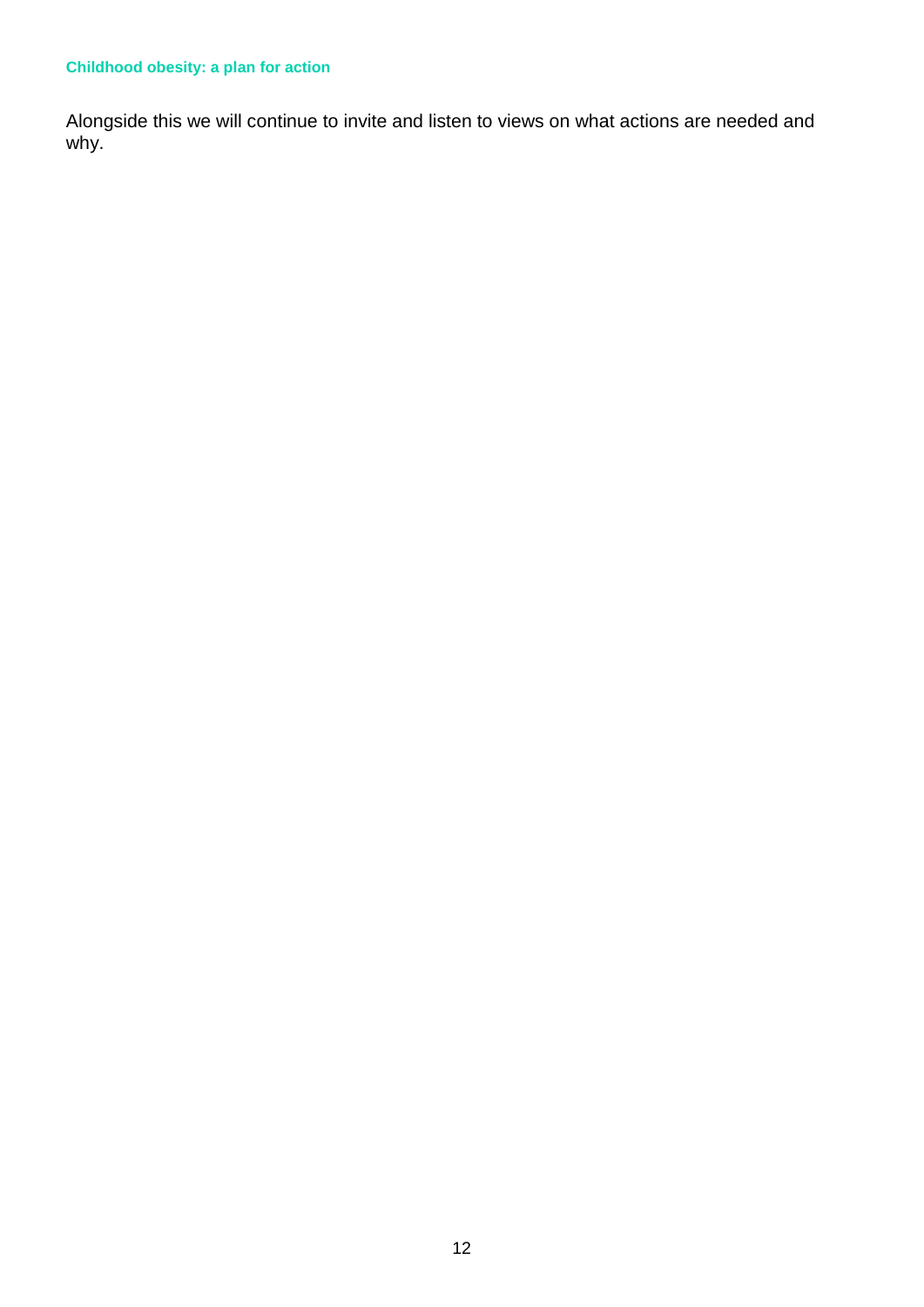## <span id="page-12-0"></span>1. Sugar reduction

Children are currently consuming up to three times more sugar than is recommended.<sup>[15](#page-30-14)</sup> The need for Government to act to reduce the amount of sugar our children consume is clear and formed the basis of our 2016 plan. The Soft Drinks Industry Levy (SDIL) was designed to tackle the largest contributor of sugar in children's diets by instructing soft drink manufacturers to reduce the sugar in their drinks or pay the Levy - with the drinks highest in sugar being taxed at a higher rate. The early response has been very encouraging, with around half of all drinks that would otherwise have been within scope of the Levy reducing their sugar content before it even came into force. Companies like Lucozade Ribena Suntory cut the sugar in their products by 50%. Overall, soft drinks produced by retailers and manufacturers have reduced their sales weighted average (SWA) for sugar by 11%.

In addition to the SDIL, the sugar reduction programme challenged all sectors of the food and drink industry, including retailers, manufacturers and the out of home sector (e.g. restaurants, cafes and takeaways) to reduce the amount of sugar in the foods most commonly eaten by children by 20% by 2020. The chart below shows the largest contributors of sugar in children's diets. The food and drink industry have three options to help them do this – reformulating foods to reduce sugar levels, providing smaller portions, or encouraging consumers to purchase lower or no sugar products.

Overall, [industry has delivered a 2% reduction in sugar content across these foods](https://www.gov.uk/government/publications/sugar-reduction-report-on-first-year-progress).<sup>[16](#page-30-15)</sup> This does not meet our 5% year one target, but we are pleased to see that reductions in yogurts and fromage frais, breakfast cereals, and sweet spreads and sauces have all met or exceeded the 5% sugar reduction ambition. We also know that there is more product reformulation in the pipeline that is not yet captured in the data. Overall, we continue to believe that the voluntary approach is the right one to meet the 20% ambition by 2020. However, PHE will continue to monitor sugar levels and the Government will evaluate progress once again in 2019. We will not shy away from further action, including mandatory and fiscal leavers if necessary.

PHE have also published voluntary sugar reduction guidelines for fruit and vegetable juices and milk-based drinks with added sugar. These drinks currently fall outside the scope of the Levy, as unsweetened juices do not contain added sugar and milk based drinks are a source of calcium and other nutrients. However, these drinks are a large contributor of sugar and calories to our children's diets, particularly given some of the larger portion sizes available.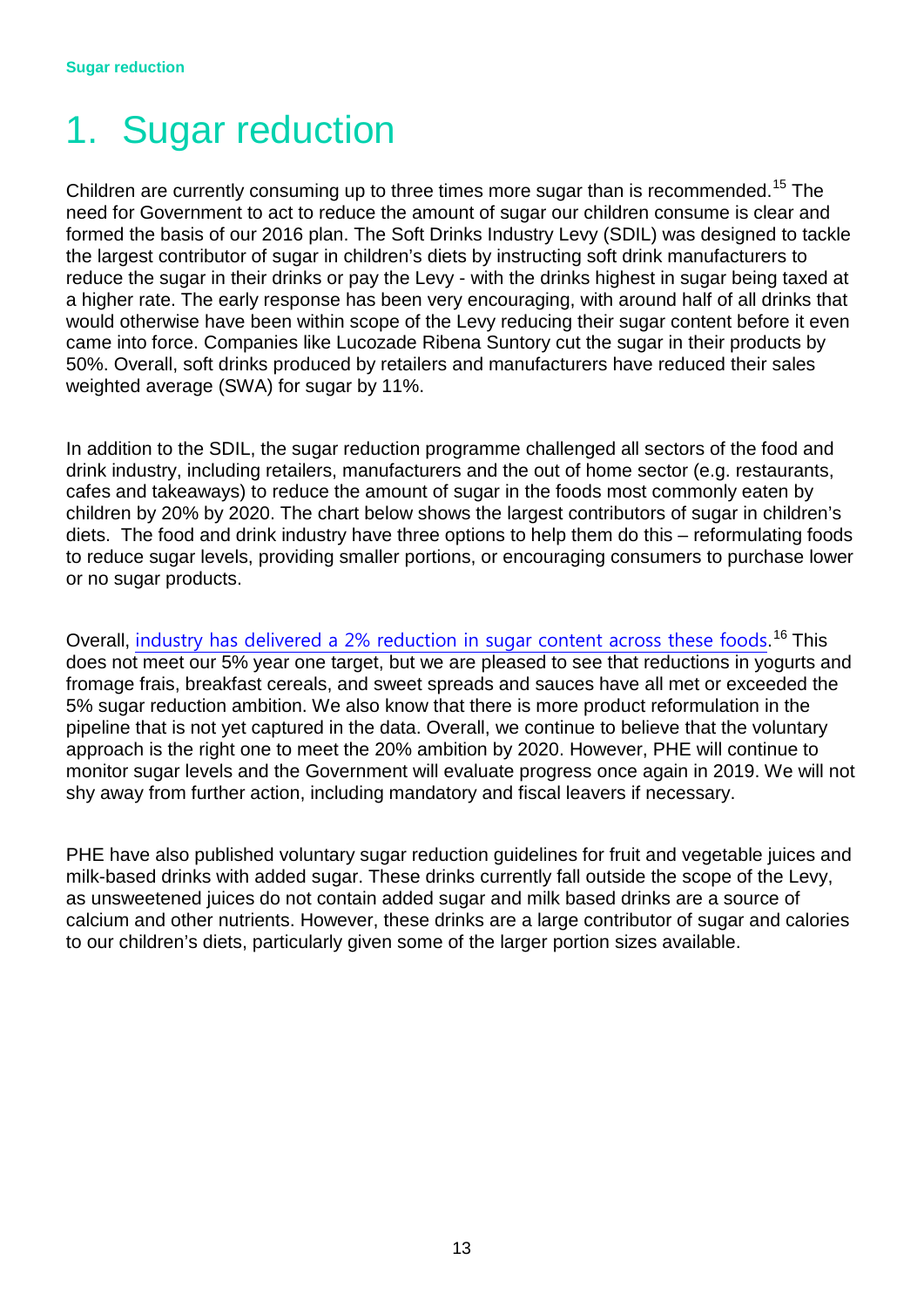

*\*These categories are included in PHE's sugar reduction programme*

*'Other' consists of: Pasta, rice, pizza and other miscellaneous cereals; White and wholemeal bread; Other milk and cream; Meat and meat products; Vegetables and potatoes; Dry weight beverages; Soup, manufactured/retail and homemade; Savoury sauces, pickles, gravies and condiments.* 

*Source: National Diet and Nutrition Survey (NDNS), years 7 and 8 (2014/15 - 2015/16)* 

For juices, the drinks industry is expected to reduce the sugar in blended juice based drinks by 5% and cap the serving size of all juice based drinks to 150 calories by 2021. For milk based drinks, industry is expected to reduce the sugar by 20% and cap single servings to 300 calories by 2021, with an initial target of reducing sugar by 10% by 2020. PHE will monitor and report on industry's progress. **HM Treasury will consider the sugar reduction progress achieved in sugary milk drinks as part of its 2020 review of the milk drinks exemption from SDIL. Sugary milk drinks may be included in the SDIL if insufficient progress on reduction has been made.**

As part of the next phase of the sugar reduction programme we will review the scope for reformulation of product ranges aimed exclusively at babies and young children. PHE will review the evidence and publish their approach in 2019.

We may also consider further use of the tax system to promote healthy food if the voluntary sugar reduction programme does not deliver sufficient progress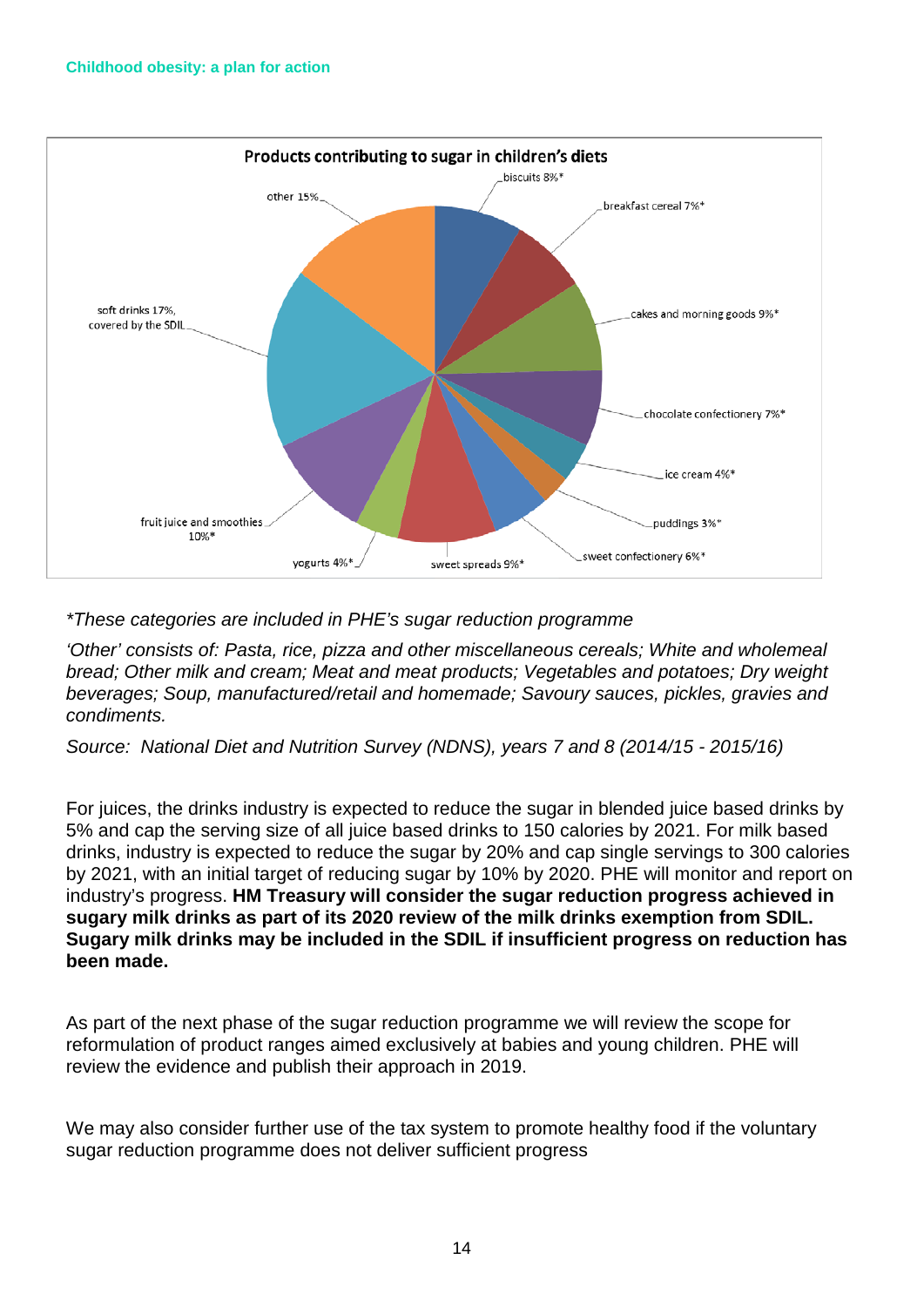### <span id="page-14-0"></span>**Energy drinks**

While strong progress has been made as part of the Soft Drinks Industry Levy, we are concerned about the impact that high-caffeine energy drinks are having on the levels of caffeine and sugar that our children consume. Manufacturers currently have to label all energy drinks containing over 150mg of caffeine as 'unsuitable for children.' Regular consumption of caffeinated energy drinks has been linked with adverse health outcomes for children such as headaches, sleeping problems, irritation and tiredness.<sup>[17](#page-30-16) [18](#page-30-17)</sup> Energy drinks are often high in sugar as well as caffeine, and may contain more sugar than full-sugar soft drinks.<sup>[19](#page-30-18)</sup> and are therefore a contributor to both obesity in children and dental problems.

Despite growing concern about the effect that consumption of energy drinks has on the health and behaviour of children and young people, research suggests that nearly 70% of UK adolescents (aged 10-17 years old) consume energy drinks, and that those who do so are drinking on average 50% more than the EU average for that age group.<sup>[20](#page-30-19)</sup> Evidence tells us that one of the reasons energy drinks are so appealing to children is that they are often cheaper than other soft drinks; in some outlets it is possible to buy four 250ml cans of energy drink for £1. $^{21}$  $^{21}$  $^{21}$ 

Many larger retailers and supermarkets have followed Waitrose in voluntarily introducing a ban on the sale of energy drinks to children. We applaud their positive action in this space. However, there are large numbers of retailers who have not imposed such a restriction. It is important for us to create a level playing field for businesses so that retailers that take action on this issue are not disadvantaged, and to stop children from simply switching from one retail outlet to another to buy energy drinks. **We will therefore consult before the end of 2018 on our intention to introduce legislation to end the sale of energy drinks to children by all retailers.**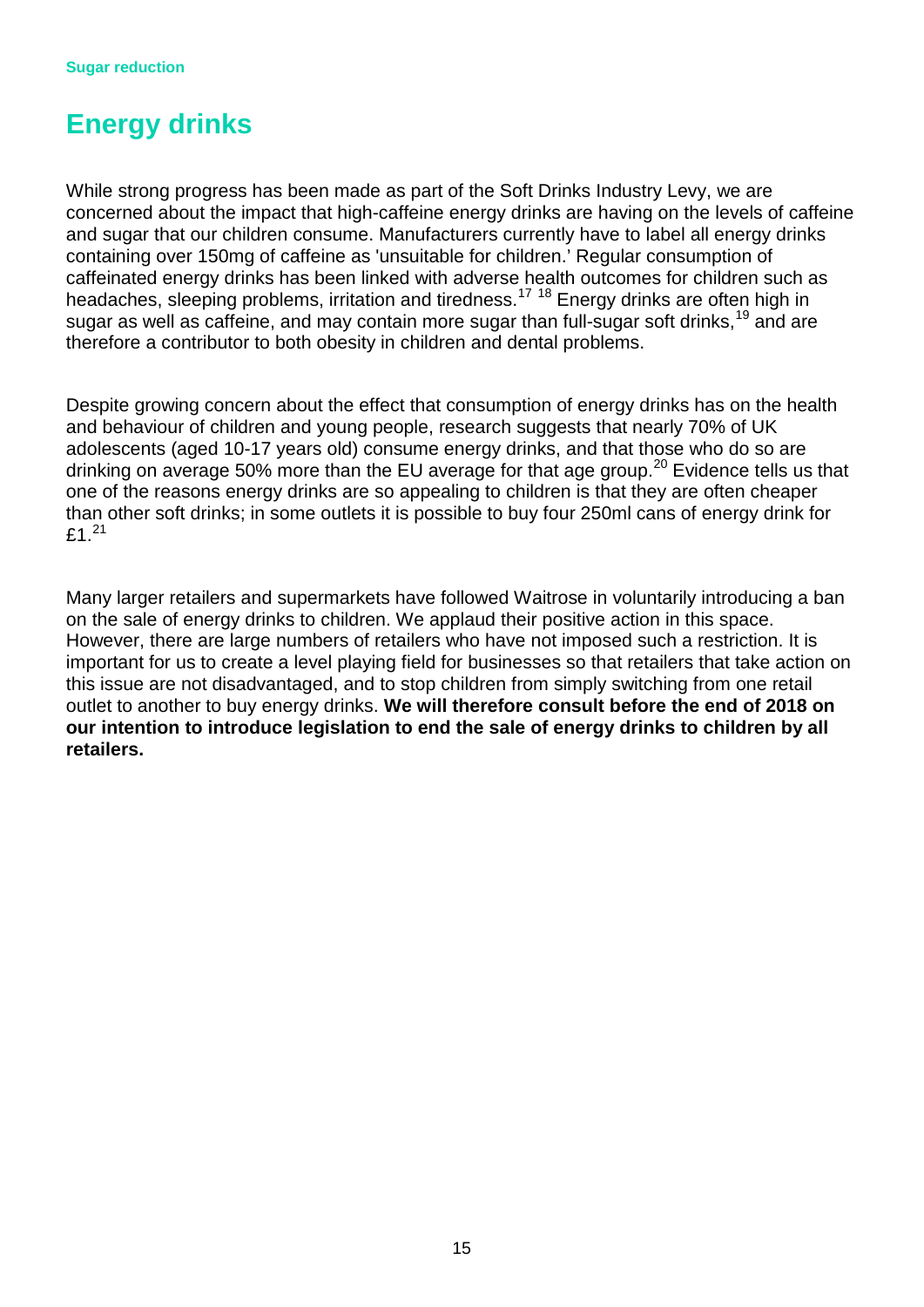## <span id="page-15-0"></span>2. Calorie reduction

While our focus rightly started with sugar, we know that on average overweight and obese [children are consuming up to 500 extra calories per day.](https://www.gov.uk/government/publications/calorie-reduction-the-scope-and-ambition-for-action)<sup>[22](#page-30-21)</sup> Therefore to succeed in reducing childhood obesity rates we need to reduce calories from all types of food, not just those that come from sugary products. That is why in 2017 we began to focus on calories. We announced our calorie reduction programme – which challenges the food and drink industry to reduce calories in a range of everyday foods most commonly eaten by children by 20% by 2024. The chart below shows the categories that contribute most to children's calorie intake. Our sugar and calorie reduction programmes will, together, apply to foods which account for around 50% of children's overall calorie intake.



*\* Some products within these categories are included in PHE's calorie reduction programme but the categories do not map to the product categories used in the National Diet and Nutrition survey.* 

*'Other' consists of: Other meat, meat products and dishes; Oily fish; Other potato dishes; Nuts and seeds; Dry weight beverages; Soup, manufactured/retail and homemade; Savoury sauces, pickles, gravies and condiments.*

*Source: National Diet and Nutrition Survey (NDNS), years 7 and 8 (2014/15 - 2015/16)* 

To deliver the calorie reduction programme, PHE will carry out in-depth engagement with stakeholders from the food industry, health charities and think-tanks, to develop category specific guidelines, which will be published in mid-2019. PHE will monitor and report on progress annually so we can assess progress and will continue to support children and families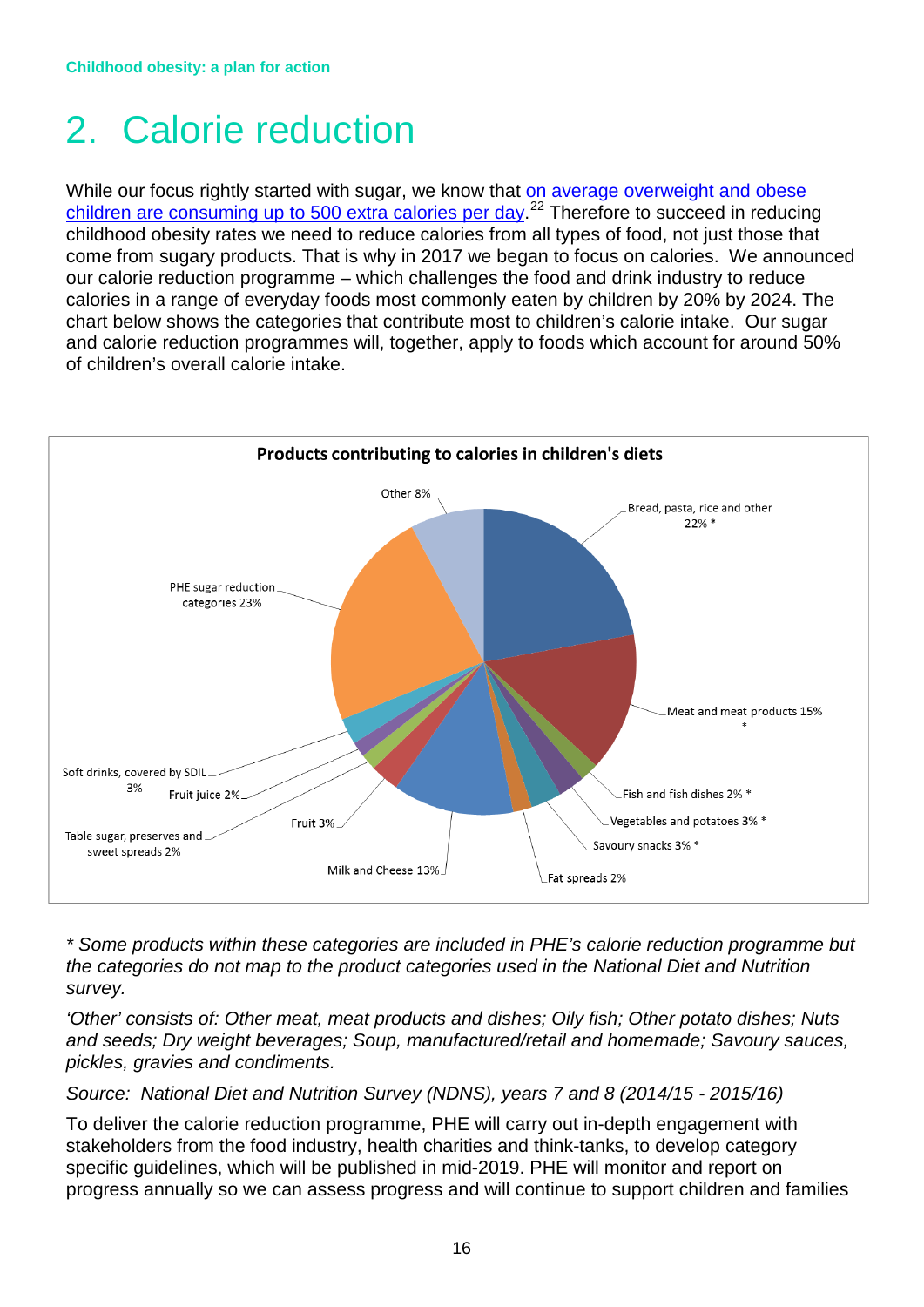#### **Calorie reduction**

across England to choose healthier meals, snacks and drinks, and to stay within recommended calorie guidelines, through its Change4Life and One You campaigns.

However, we recognise that public understanding of calories can often be limited and information on calories can be hard to understand. Most of the major manufacturers and retailers have now adopted our voluntary front-of-pack nutritional labelling scheme on prepackaged foods. A recent survey from Diabetes UK found that 'almost nine in ten people agree that the traffic light labelling system helps people make informed decisions about the food they buy.<sup>[23](#page-30-22)</sup> The UK's ability to introduce changes to our labelling system currently depends on EU legislation; we **therefore remain committed to exploring what additional opportunities leaving the European Union presents for food labelling** in England that displays worldleading, simple nutritional information as well as information on origin and welfare standards. We will continue to work with the devolved administrations to explore the potential for common approaches.

We know that a significant proportion of the food people eat is consumed outside of the home; [recent surveys](https://www.gov.uk/government/publications/calorie-reduction-the-scope-and-ambition-for-action) tell us that 96% of people eat out, and 43% do so at least once or twice a week.<sup>[24](#page-30-23)</sup> People are also eating out more often; in 2014, 75% of people said they had eaten out [or bought takeaway food in the past week,](https://www.food.gov.uk/sites/default/files/media/document/food-and-you-2014-uk-bulletin-3_0.pdf) [compared to 69% in 2010.](https://www.food.gov.uk/sites/default/files/media/document/food-and-you-2010-main-report.pdf)<sup>[25](#page-30-24)</sup> In March 2017, Cancer [Research reported](http://www.cancerresearchuk.org/sites/default/files/a_weighty_issue.pdf) that the UK population consumes more than a 100 million takeaways and ready-made meals in a week.<sup>[26](#page-30-25)</sup>

The consumption of fast food and takeaways is particularly prevalent among families; [evidence](https://www.food.gov.uk/sites/default/files/media/document/food-and-you-w4-combined-report_0.pdf)  [from 2016](https://www.food.gov.uk/sites/default/files/media/document/food-and-you-w4-combined-report_0.pdf) indicates that 68% of households with children under 16 had eaten takeaways in the last month, **compared with only 49% of adult-only households**.<sup>[27](#page-30-26)</sup> We know that overweight and obesity is often caused by [consuming a relatively small amount of excess calories](https://www.gov.uk/government/publications/calorie-reduction-the-scope-and-ambition-for-action) on a daily basis.<sup>[28](#page-30-27)</sup> As evidence suggests people dining out consume 200 more calories per day than when eating at home,<sup>[29](#page-31-0)</sup> it is therefore clear that looking at how to reduce the amount people consume when eating food made outside the home needs to be a significant part of efforts to tackle childhood obesity.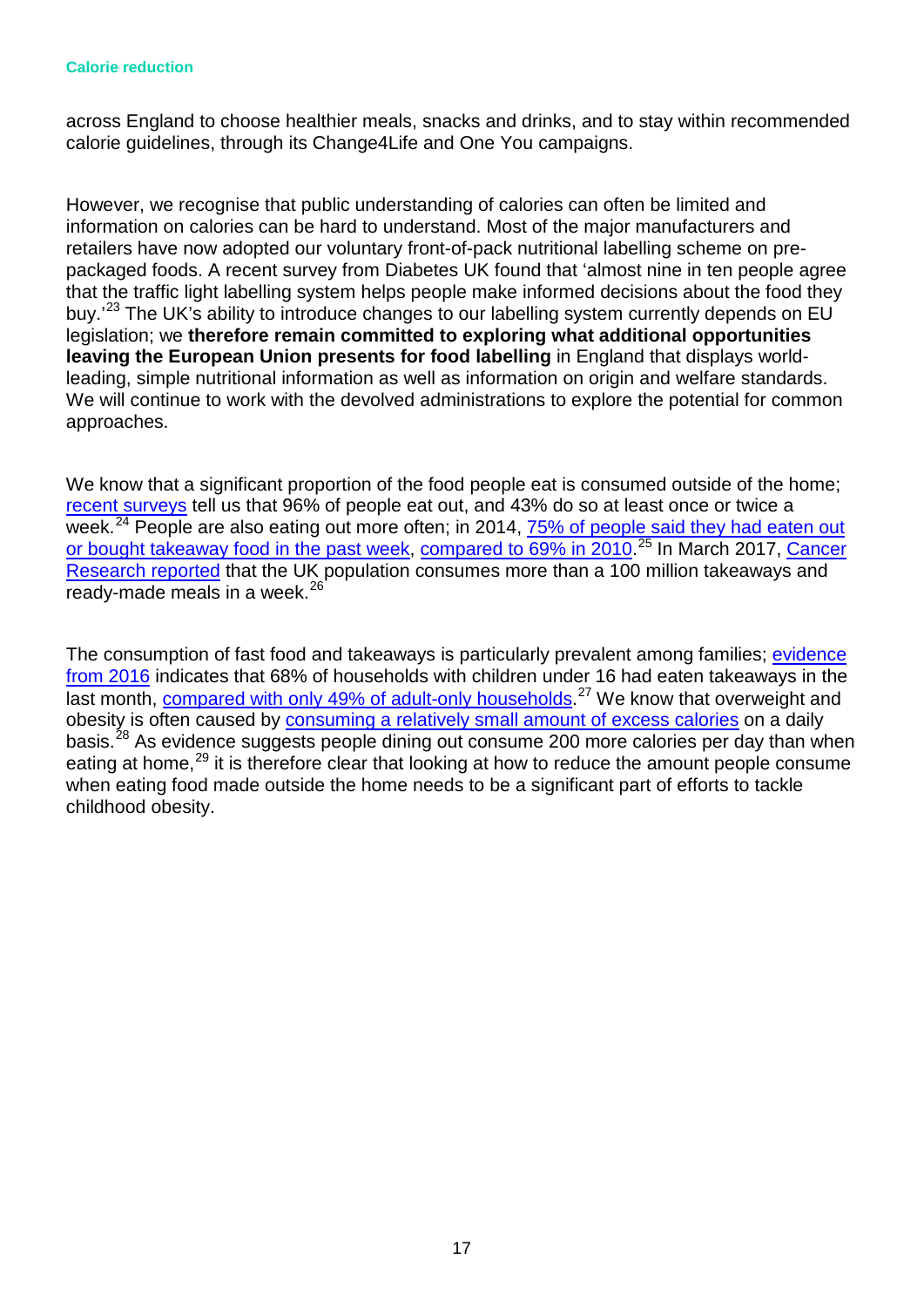

### **Reported eating out behaviour of individuals over 16 years 2016**

### *Source: Food Standards Agency. (2017) Food and You survey, Wave 4.*

Many businesses, such as Caffé Nero and Pizza Express, already provide nutritional information on their websites to help consumers make informed choices about the food they buy. However, only a few, for example JD Wetherspoon, provide this information at the point of choice (e.g. on menus or menu boards). It is estimated that only one quarter of the food we purchase to eat outside the home has calorie labelling at the point of choice.<sup>[30](#page-31-1)</sup> Where this information is present, it is often provided in inconsistent ways.

There is strong public demand for this to change. A [large majority \(79%\) of people agree](https://www.gov.uk/government/publications/calorie-reduction-the-scope-and-ambition-for-action) that menus should include the number of calories in food and drinks.<sup>[31](#page-31-2)</sup> A recent survey from Diabetes UK showed that around 60% of the public said that calorie labelling on food menus would make it more likely that they would buy food from a restaurant, café or takeaway.<sup>[32](#page-31-3)</sup>

To provide the public with the nutritional information they need to make healthier choices wherever they choose to eat **we will introduce legislation to mandate consistent calorie labelling in England for the out of home sector.** Evidence suggests<sup>[33](#page-31-4)</sup> that contextual information, for example displaying the calorie content as a percentage of daily calorie requirements, using colour coding, or including information on sugar, fat and salt content, may further help consumers make healthier choices. Therefore, we will consult, before the end of 2018, on the best way of implementing calorie labelling, including opportunities to display additional contextual information to help consumers understand calories and make healthier choices when eating food prepared outside the home. We recognise that the compliance burden associated with this policy may be disproportionately high for micro-businesses. Therefore, we will consult on whether micro-businesses should be excluded or given a longer implementation period. We also intend to provide guidance and methodology to help businesses calculate calorie information.

Labelling is just one part of the product packaging. Emerging evidence suggests that using other forms of marketing and promotion such as brand equity and licensed characters and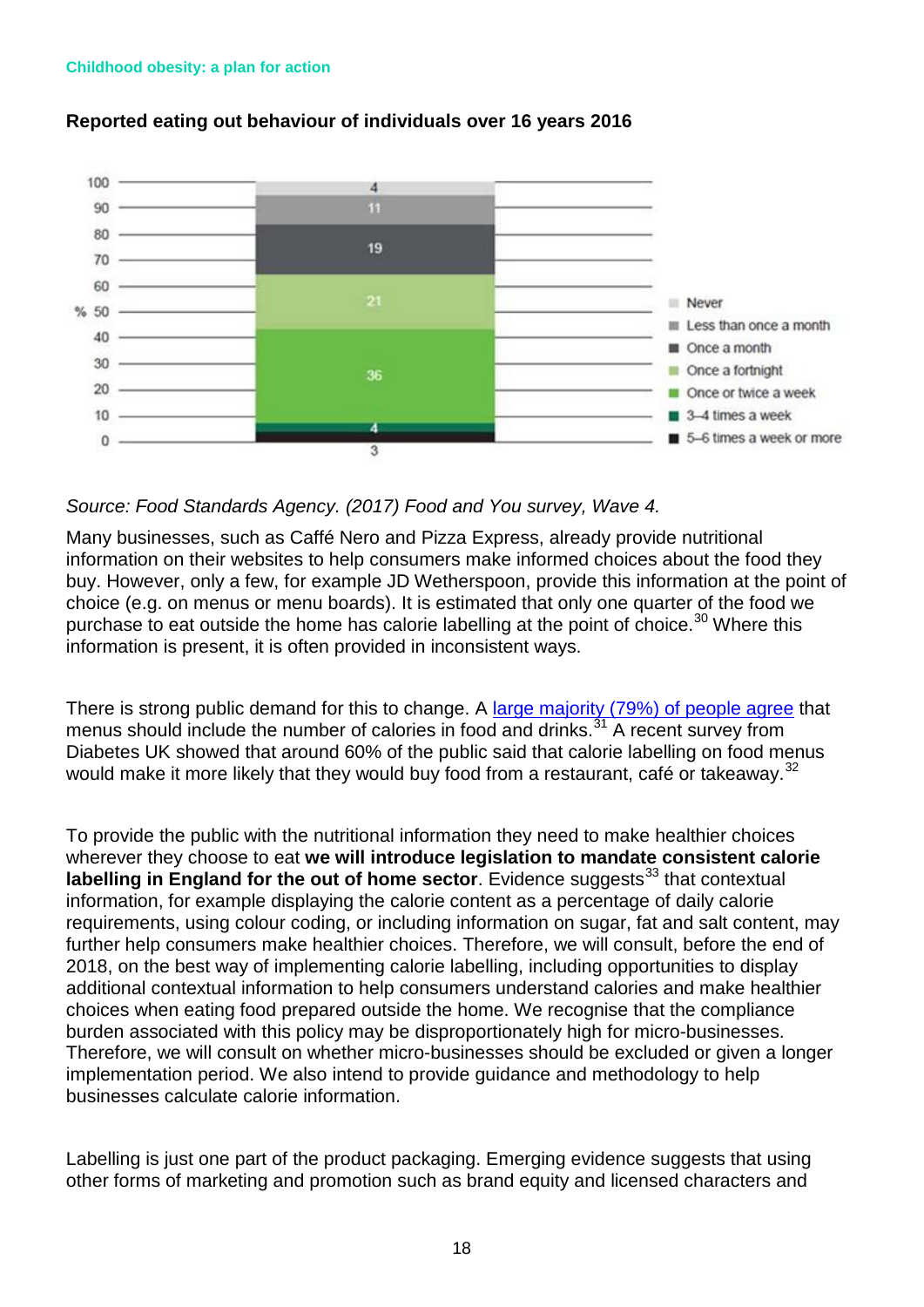#### **Calorie reduction**

celebrities on product packaging can influence children's food choices and children's intake and preference for high sugar foods.[34](#page-31-5) [35](#page-31-6) [36](#page-31-7)

There are no current plans to place a ban on using brand equity and licensed characters, cartoon characters and celebrities to promote HFSS products. The NIHR Obesity Policy Research Unit will continue to review the evidence base of the effect of marketing and advertising on children, including in these areas.

As well as capturing products that contribute to high sugar and calorie intake, over consumption of salt increases the risk of high blood pressure which in turn increases the risk of cardiovascular disease. Later this year, we will review the latest industry progress on salt reformulation to see if more can be done to reduce salt intakes in future years.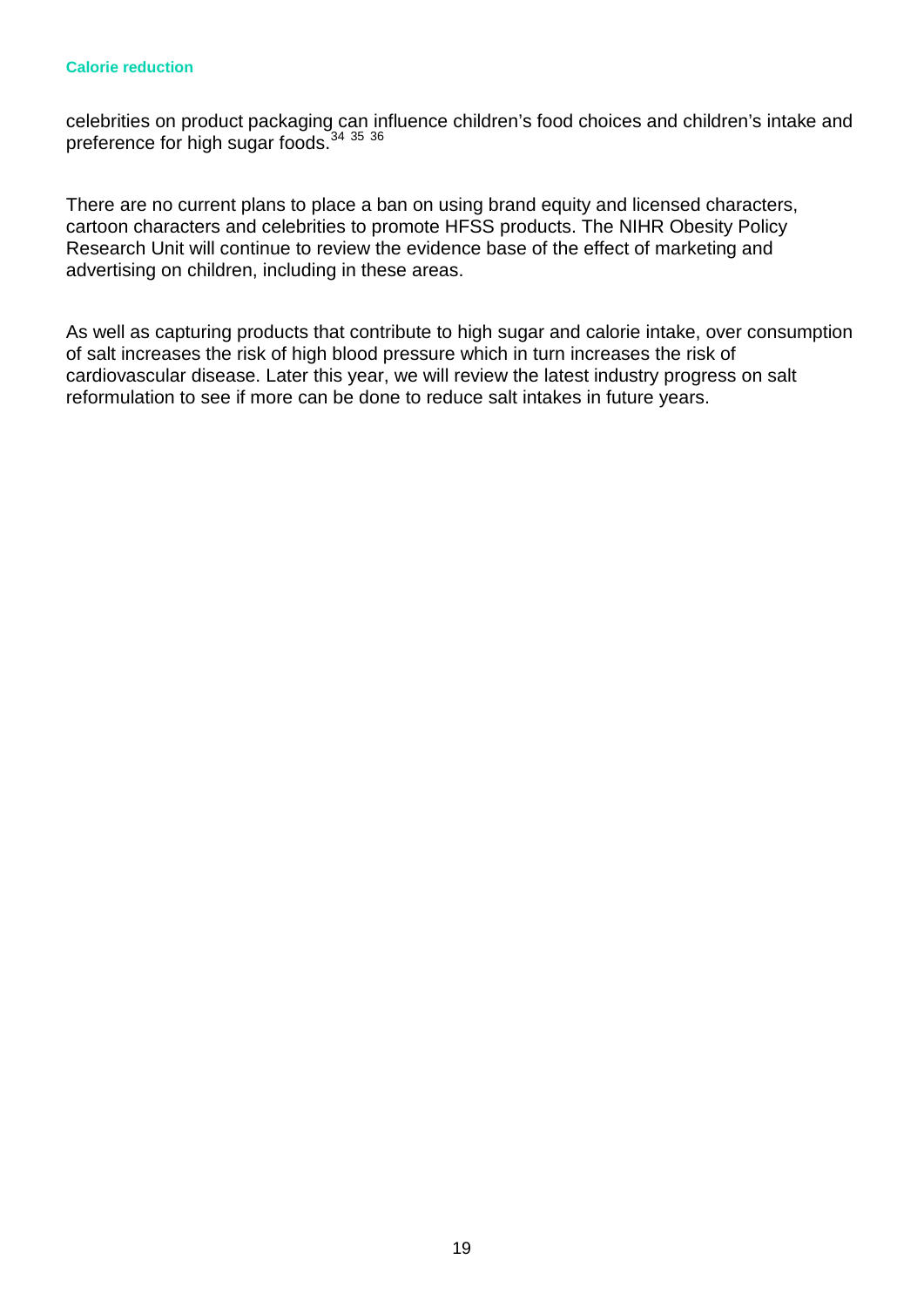## <span id="page-19-0"></span>3. Advertising and promotions

### <span id="page-19-1"></span>**Advertising**

The evidence shows that exposure to food advertising can have both an immediate and longerterm impact on children's health, by encouraging greater consumption immediately after watching the advert and altering children's food preferences.<sup>[37](#page-31-8)</sup> <sup>[38](#page-31-9)</sup> <sup>[39](#page-31-10)</sup> <sup>[40](#page-31-11)</sup> Furthermore, several reviews have concluded that these effects are significant and independent of other influences.<sup>[41](#page-31-12) [42](#page-31-13)</sup> Over time we know that small daily increases in children's calorie intakes will lead to weight gain, obesity and future ill health.

To protect children from this exposure the UK currently places strong restrictions on the advertising of high fat, salt or sugar (HFSS) products. Strict new rules came into effect in July 2017 banning the advertising of HFSS food or drink products in children's media - content that is directed to, or likely to appeal to children. These restrictions complement similar measures already in place for broadcast media (television and radio) where advertising of HFSS products is prohibited during, before and after programmes commissioned for, principally directed at, or likely particularly to appeal to children (children's programming). This is in addition to rules that apply across broadcast media that adverts must not be used to condone or encourage poor nutritional habits, unhealthy lifestyles or use of pester power. There are also specific content restrictions on adverts for HFSS foods. Together, these restrictions mean that irrespective of the time shown, HFSS products cannot be deliberately targeted at children; limiting marketing tactics such as the use of character or celebrity endorsements, promotional offers with appeal to children, or nutritional claims.

TV remains our children's main form of media. They watch on [average 14 hours of TV each](https://www.ofcom.org.uk/__data/assets/pdf_file/0020/108182/children-parents-media-use-attitudes-2017.pdf)  [week.](https://www.ofcom.org.uk/__data/assets/pdf_file/0020/108182/children-parents-media-use-attitudes-2017.pdf)<sup>[43](#page-31-14)</sup> However, children do not just watch programming aimed at them. Half of children's [viewing takes place during adult commercial programming](https://www.ofcom.org.uk/__data/assets/pdf_file/0020/108182/children-parents-media-use-attitudes-2017.pdf) where restrictions are weaker.<sup>[44](#page-31-15)</sup> Recent data shows that the number of children watching TV peaks between 6-9pm, when popular family programmes typically dominate, leaving children exposed to HFSS advertising.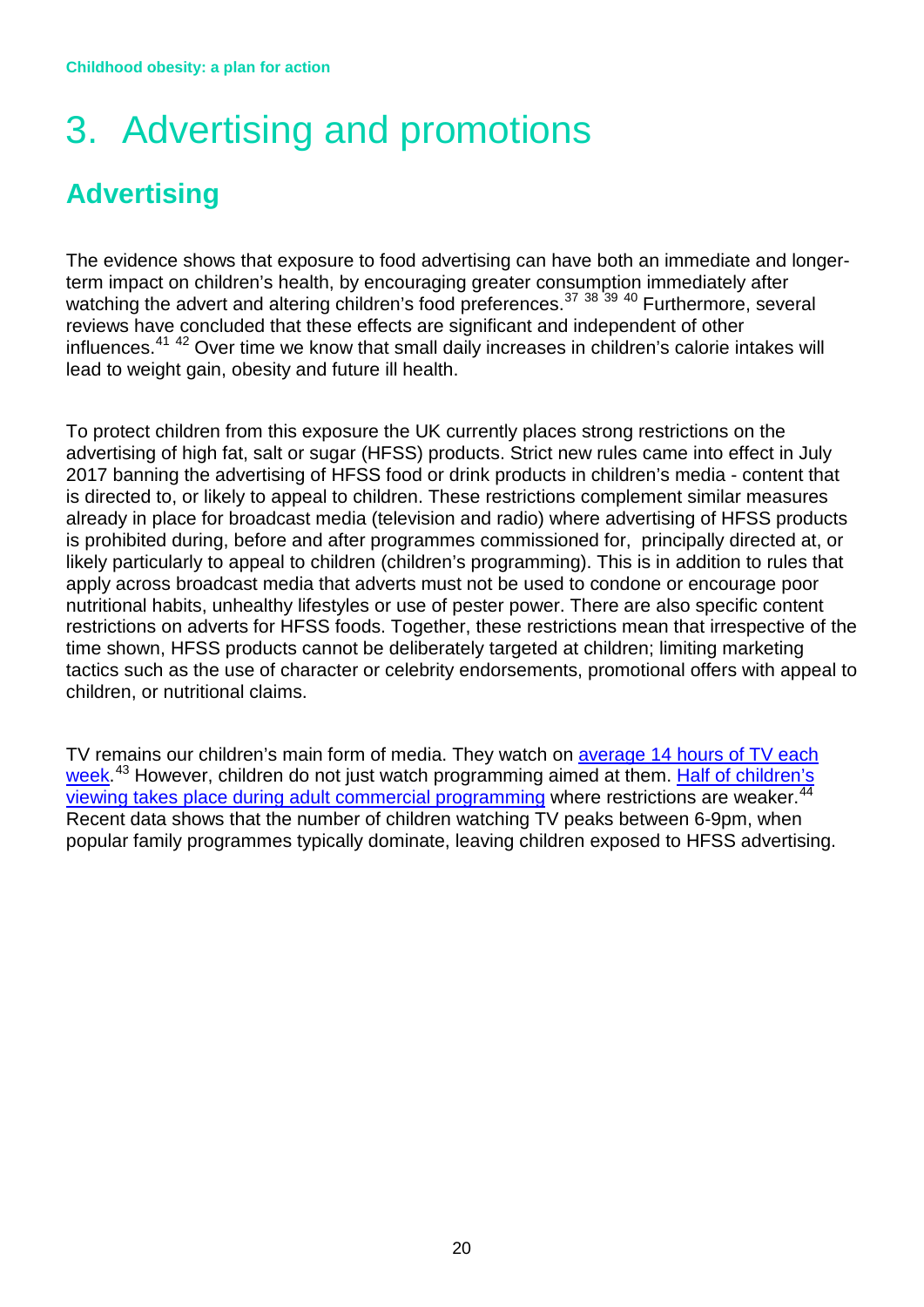

### **Average 2016 audience, by day part and age: total TV**

Source: BARB, 2016. Live viewing. Sourced from Ofcom (2017). Children and Parents: media use and attitudes report.

We also know that, despite TV's continued popularity, many more children are spending more time online, through devices including smartphones and tablets. We think it is important to consider giving children the same level of protection against HFSS adverts regardless of the media platform with which they are engaging.

We think more could be done to build on current restrictions to deliver this protection. Our ambition is to see further advertising restrictions applied which limit children's exposure to HFSS advertising, incentivise reformulation, and ensure that the healthiest of products are advertised freely across all programming. We also want to put control back into parents' hands by making it clearer for them when and where HFSS adverts can and cannot be shown, so that they can make the best choices for their children.

**We will consult, before the end of 2018, on introducing a 9pm watershed on TV advertising of HFSS products and similar protection for children viewing adverts online, with the aim of limiting children's exposure to HFSS advertising and driving further reformulation**. We will explore options to ensure that any restrictions are proportionate, help to incentivise reformulation in line with the aims of the sugar and calorie reduction programmes, and consider a focus on those products that children consume and most contribute to the problem of childhood obesity.

Currently online advertising rules are drawn up by the Committee of Advertising Practice, which works alongside the Advertising Standards Authority (ASA), on a self-regulatory basis. We will consider whether this continues to be the right approach to protect children from advertising of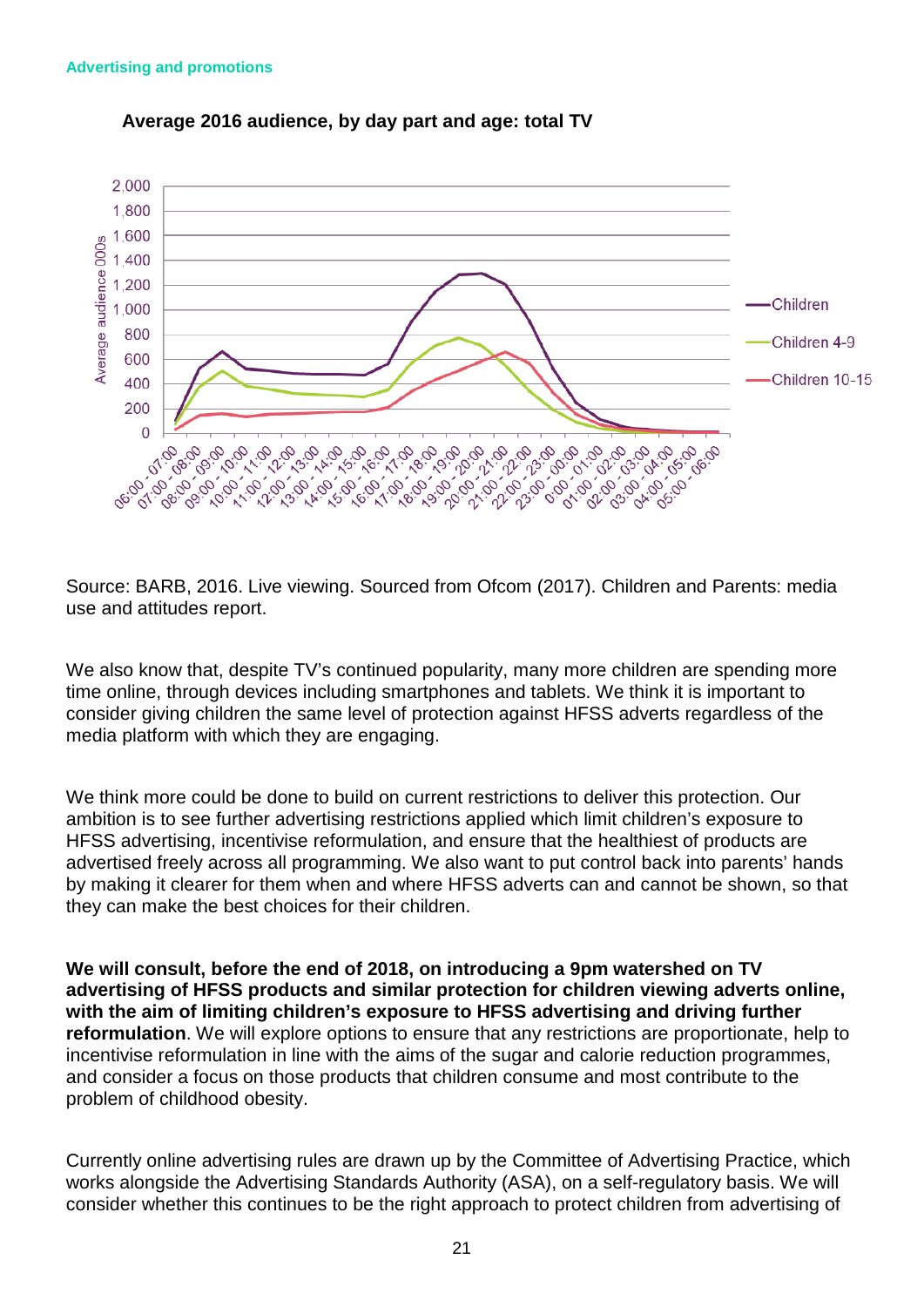unhealthy food and drinks, or whether legislation is necessary. We will ensure any further restrictions are designed effectively for the digital space, taking into account how content is consumed online and considering options for enforcement.

### <span id="page-21-0"></span>**Promotions**

Marketing goes beyond the advertisements that children and their families see on TV and online. How food and drink is promoted to us when we are buying food – whether doing our weekly shop in a supermarket, picking up a few bits from a local corner shop or shopping online can lead us to purchase more than we need. This is a particular problem when it comes to the promotion of unhealthy food. We have the highest level of promotions in Europe and [40% of](https://www.gov.uk/government/publications/sugar-reduction-from-evidence-into-action)  [what we spend on food and drink is on promotion.](https://www.gov.uk/government/publications/sugar-reduction-from-evidence-into-action)<sup>[45](#page-31-16)</sup>

Promotions, both by price and location, can impact on the food purchases we make whether online or in a shop. [Evidence from PHE](https://www.gov.uk/government/publications/sugar-reduction-from-evidence-into-action) shows us that we are more likely to see price promotions such as 'buy one get one free' (BOGOFs) and multi-buy offers for unhealthy food products compared to other food.[46](#page-31-17) Such promotions [increase the amount of food and drink](https://www.gov.uk/government/publications/sugar-reduction-from-evidence-into-action)  [people buy by around one fifth.](https://www.gov.uk/government/publications/sugar-reduction-from-evidence-into-action)<sup>[47](#page-31-18)</sup> This can lead to stockpiling and overconsumption of unhealthy products.

Where this food is located within shops can have a significant impact on what we purchase.<sup>[48](#page-31-19)</sup> <sup>[49](#page-31-20)</sup> Locations such as end-of-aisle displays and checkouts are used to promote unhealthy food items. Evidence shows us that this can increase sales. For example, end-of-aisle displays can increase sales of carbonated drinks by over 50%.[50](#page-31-21) This type of promotion can particularly impact on parents through 'pester power'.<sup>[51](#page-31-22)</sup> Parents may not realise the extent to which their purchases are driven by prompts from children, but evidence suggests that twice as many purchases are triggered by children than parents are aware of.[52](#page-31-23) Furthermore, most of the items requested by children tend to be unhealthy foods and 70% of parents purchased at least one food item requested by a child during a shopping trip.<sup>[53](#page-31-24)</sup> We must act to support parents.

Some retailers, such as Lidl and Aldi, have changed the way that unhealthy food and drink items are located or sold on promotion in their stores, but few retailers take this responsible approach. The approach needs to apply across the whole retail sector, to ensure that all are operating to the same rules and that shoppers are able to access healthier food on promotion, wherever they shop.

**We intend to ban price promotions, such as buy one get one free and multi-buy offers (BOGOFs) or unlimited refills of unhealthy foods and drinks in the retail and out of home sector through legislation.** In doing so, we aim to stop promotions that encourage bulk buying and over consumption of unhealthy products. It is not our intention to make food for families eating out as a treat more expensive so offers such as 'kids eat free' are not within scope.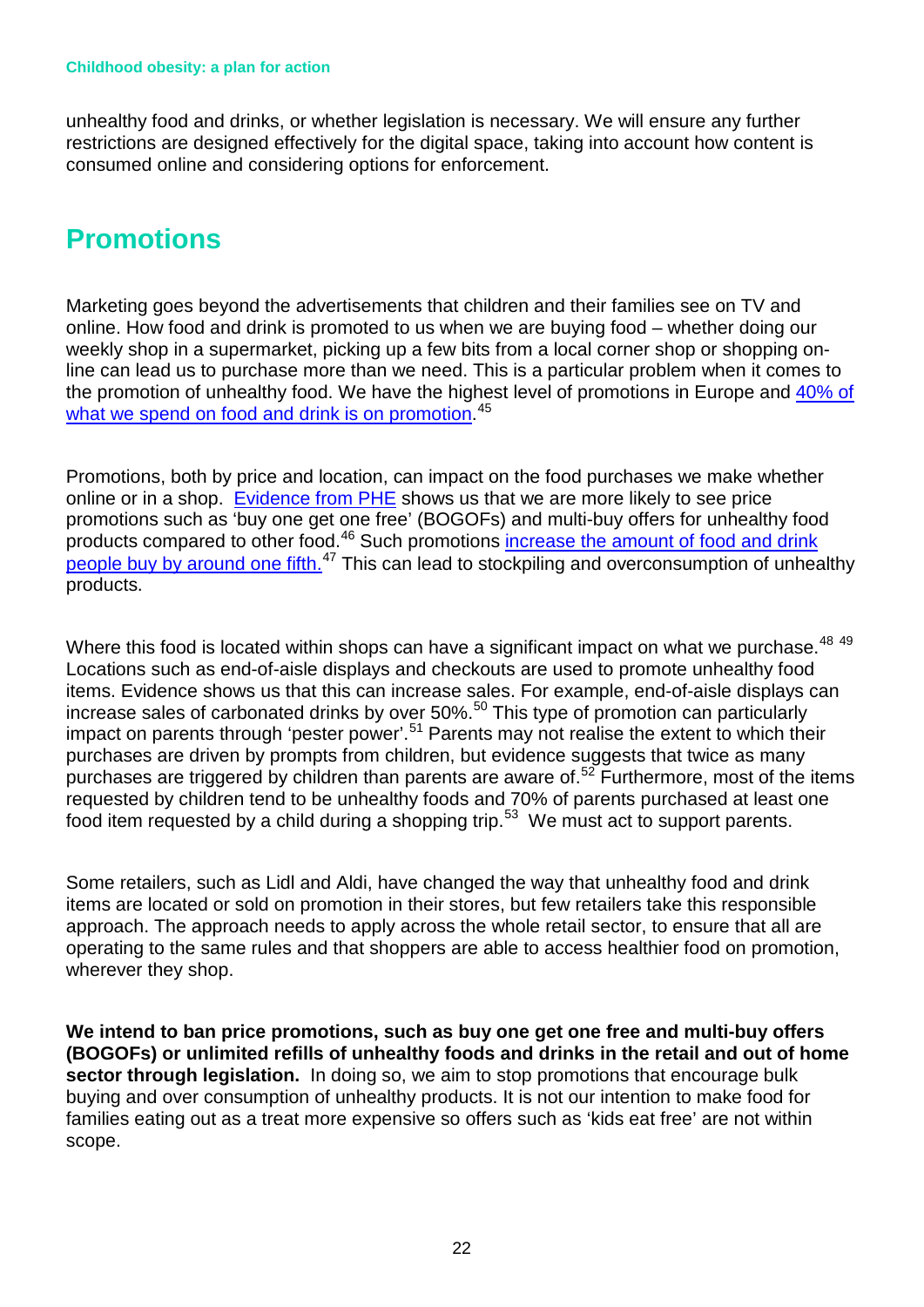**We intend to ban the promotion of unhealthy food and drink by location (at checkouts and the end of aisles and store entrances) in the retail and out of home sector through legislation**. We will seek to extend a similar approach to online shopping and the out of home sector ahead of checkout.

We will consult on both proposals before the end of 2018 to address the best way to implement these policies and whether there should be exclusions for small businesses, shops with limited space, and specialist retailers. We will also consider how the restrictions on price promotions will apply in the out of home sector to target children's over consumption.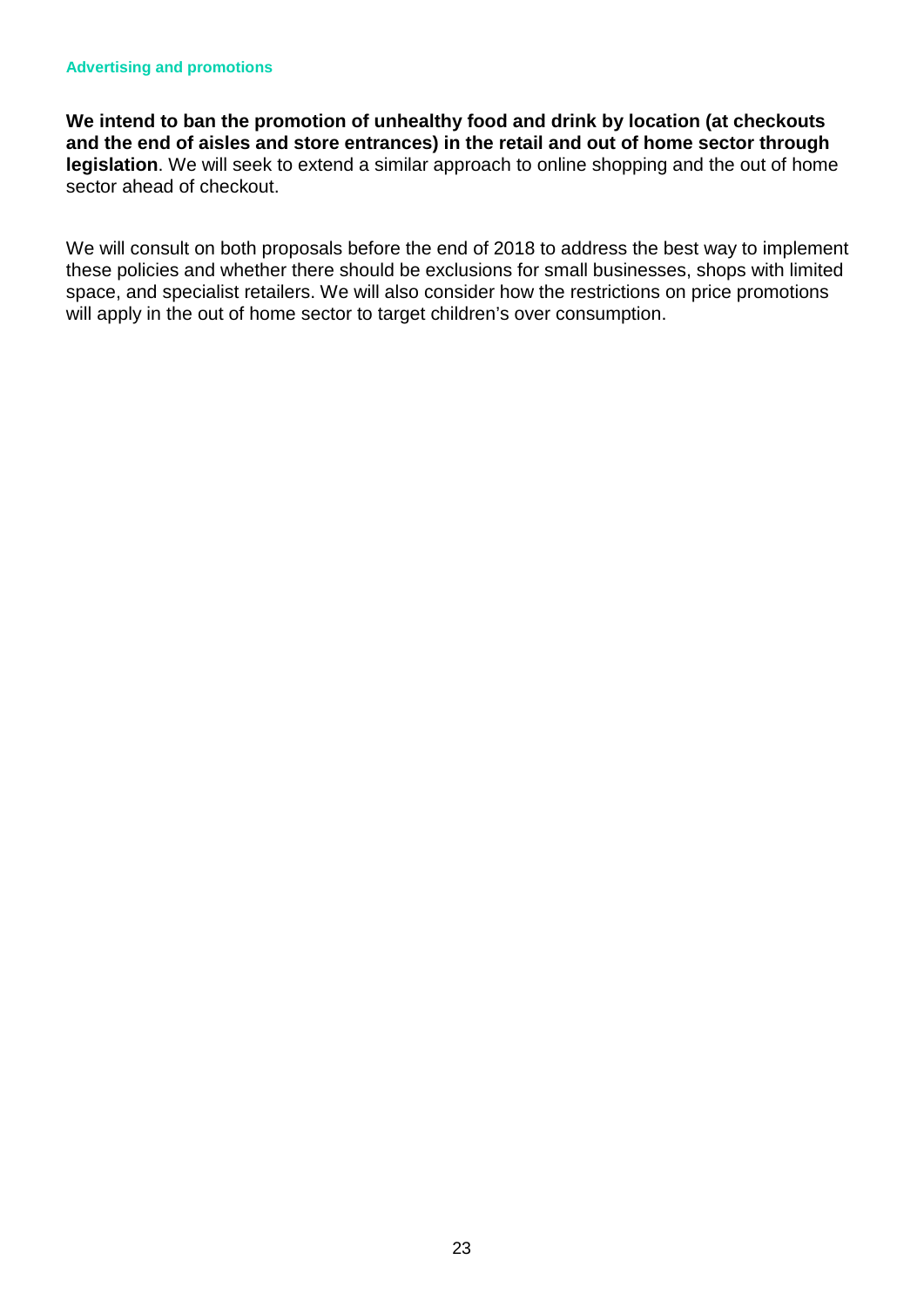## <span id="page-23-0"></span>4. Local areas

As well as addressing the content, advertising and promotion of food at national level, we want to ensure that the places our children live, learn and play are promoting a healthy lifestyle. Across England, there are excellent examples of ambitious local approaches to tackling childhood obesity, including in Southwark, Manchester, Lambeth and Blackpool. But many local authorities are struggling to tackle the complexity of the childhood obesity challenge.

Challenges vary across local areas but many local authorities face common issues, including a proliferation of fast food outlets on high streets and near schools;<sup>[54](#page-31-25)</sup> less active travel;<sup>[55](#page-31-26)</sup> limited  $\frac{1}{2}$  access to green spaces<sup>[56](#page-31-27)</sup> and physical activity; and unhealthy food marketing dominating many [public spaces.](https://www.local.gov.uk/about/news/lga-call-crackdown-trojan-telephone-boxes-amid-900-cent-rise-some-areas)<sup>[57](#page-32-0)</sup> These factors create an environment that makes it harder for children and their families to make healthy choices, particularly in some of our most deprived areas.

Local authorities have a range of powers and opportunities to create healthier environments. They have the power to develop planning policies to limit the opening of additional fast food outlets close to schools and in areas of over-concentration; prioritise active travel in transport plans and deliver walking and cycling infrastructure through Local Cycling and Walking Infrastructure Plans; and ensure access to quality green space to promote physical activity. They can also offer professional training, parenting support, social marketing campaigns and weight management services. They can partner with leisure and sport facilities to offer accessible physical activity opportunities.

### Case study: Blackpool Council

*In partnership with Food Active, Blackpool developed the Local Authority Declaration on Healthy Weight*, *a strategic commitment across the council to reduce unhealthy weight and protect health, which was adopted in 2016.*

*Blackpool has since held a Healthy Weight Summit resulting in over 20 pledges of action across public, voluntary and private sectors*.

*The city also offered healthier food choices by introducing healthier vending and catering guidelines and a Healthier Choices award which over 100 establishments have achieved.*

*It also delivered family weight management service Making Changes and a healthy lifestyles programme for all Year 4 children Fit2Go and encouraging active travel in partnership with Living Streets.*

*Blackpool also works closely with schools, developing healthy lunchbox guidance and delivering Food Active's GULP (Give up loving pop) campaign, challenging schools to reduce children's sugary drink intake. Running since 2015, this year's 21-day challenge will reach 3,000 Year 4 & 5 children.*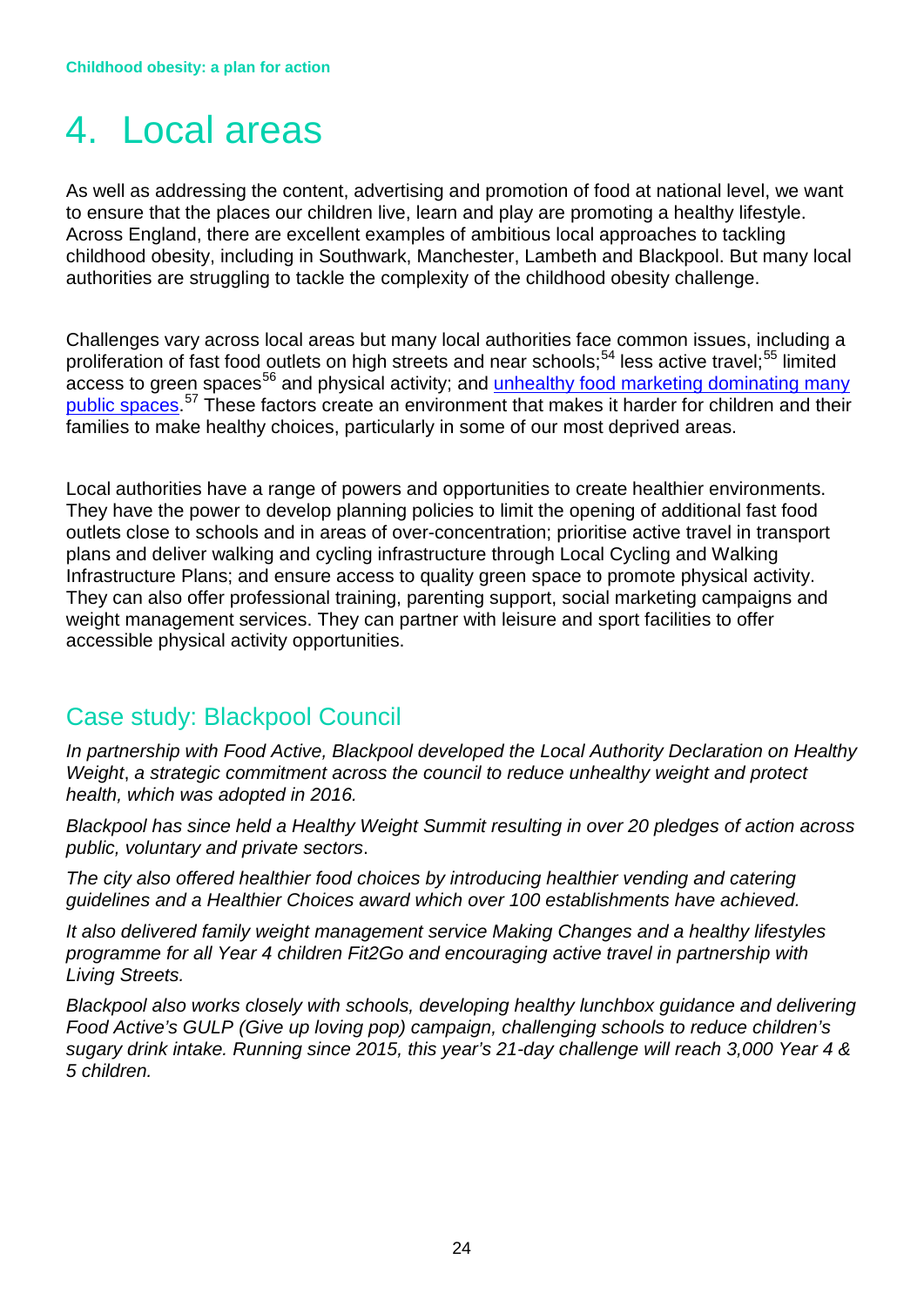### Case study: Derbyshire County Council

*Derbyshire has a range of measures to tackle child obesity and aim to make the healthier choice, the easier choice.*

*Through the HENRY programme for pre-school children; the Forest Schools programme promoting outdoor activity; weight management services for over 16s and additional support for Looked After Children to get physically active, Derbyshire offers support throughout childhood.*

*The council also works with Active Derbyshire which offers opportunities to get active including free health walks and Jog Derbyshire which has 6,500 participants.*

*To improve the local food offer, Derbyshire developed the Heart of Derbyshire scheme with a set of pledges, including use of healthier ingredients and controlling portion sizes. So far 197 takeaways have signed up while all council catered schools and nurseries have achieved a Gold Award.*

*In 2015, the Be Portion Size Wise campaign was introduced, challenging locals to reduce their portions. Residents were supported with resources including tips on dining out and had the chance to win healthy eating prizes.*

We understand there is real ambition among local authorities to tackle childhood obesity but there are very real obstacles. While there are a number of pioneering local authorities taking bold action, many are not, with existing powers not being fully realised and disparities in action across different areas.

To help address these challenges, **we will develop a trailblazer programme with local authority partners to show what can be achieved within existing powers and understand "what works" in different communities.** This three year programme will involve a small number of local authorities working intensively with a delivery partner and with central Government support to be ambitious in addressing childhood obesity. We will look to the experience of pioneering local authorities and international examples such as Amsterdam to identify key areas of learning.<sup>[58](#page-32-1)</sup> Participating local authorities will focus on inequalities and ethnic disparities and will share this learning and best practice to support all local authorities to take action. We aim to significantly increase the proportion of local authorities actively combatting childhood obesity over the next five years.

We recognise that national resources and interventions will also help local authorities to use their powers. In 2017 the National Planning Practice Guidance was updated to outline the role that planning can have in reducing obesity by limiting over-concentration of fast food takeaways, particularly around schools.<sup>[59](#page-32-2)</sup> Local authorities want to use these powers<sup>[60](#page-32-3)</sup> and have a range of tools to support them but local leaders have told us it is difficult to put these powers into practice. For example, the evidence they need to support their planning decisions and make them resilient to appeals can be difficult and expensive to obtain. We want to see more local authorities using these powers. So we will **develop resources that support local authorities who want to use their powers. We will help set out the economic business case for a healthy food environment and provide up to date guidance and training for planning inspectors.**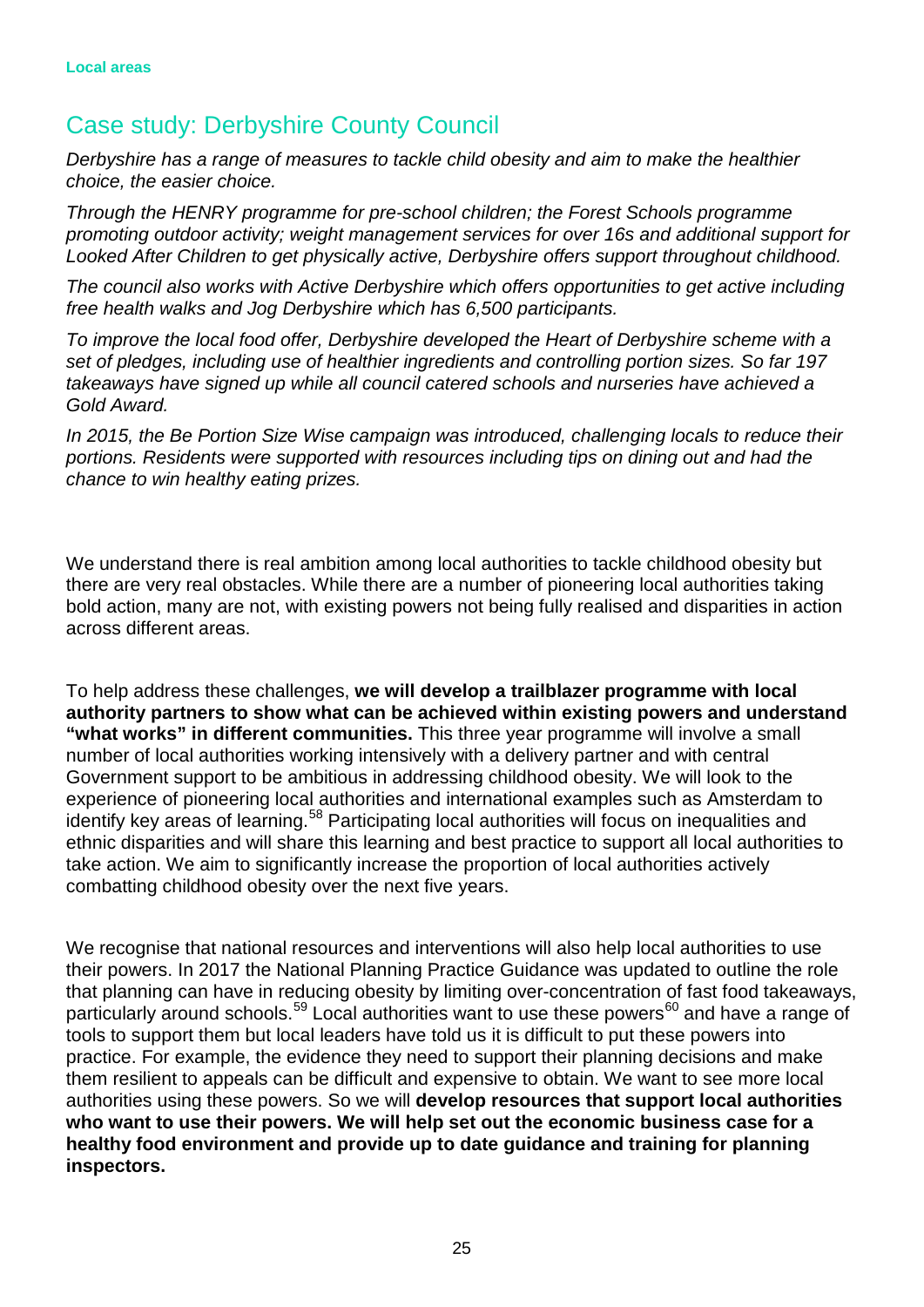#### **Childhood obesity: a plan for action**

Exposure to the natural environment and green space is associated with lower levels of obesity and higher levels of physical activity,  $61$  but there is unequal access across the population, with those living in the most deprived areas less likely to live in the greenest areas. $62$  The Government's [25 Year Environment Plan](https://www.gov.uk/government/publications/25-year-environment-plan)<sup>[63](#page-32-6)</sup> promotes a sustainable natural environment as a pathway to good health and wellbeing. **In 2019 we will define a set of standards to demonstrate what "good" green infrastructure looks like.**

As part of their responsibility for public health, local authorities deliver the National Child Measurement Programme (NCMP), which measures the height and weight of Reception and Year 6 children at all mainstream state-maintained schools (including academies) in England. The NCMP provides robust data to inform national and local policy and commissioning decisions, presents the opportunity to engage parents of overweight and obese children and provides Government with a national picture of childhood obesity over the long term which is an invaluable resource to measure progress. Evidence shows us that while parents find it difficult to recognise when their children are overweight or obese, the majority  $(87%)^{64}$  $(87%)^{64}$  $(87%)^{64}$  appreciate being given feedback on the weight status of their children, which the NCMP provides. **Therefore, we will continue the NCMP for children in Reception and Year 6.** 

The NCMP also gives local authorities the opportunity to connect parents with health and care professionals and local weight management services to help them support their children to achieve and maintain a healthy weight. We know the confidence of health and care professionals in supporting children with their weight is vital. Therefore **we will provide health and care professionals with the latest training and tools to better support children, young people and families to reduce obesity, including a digital family weight management service.**

The NHS has an important role in tackling childhood obesity at both a local and national level. This includes preventative initiatives such as NHS England's Heathy New Towns programme which involves over 50,000 homes and is using the environment to incentivise physical activity for children, through digital innovation and healthy routes for walking and cycling. It also includes action to create healthier environments in NHS premises by curbing the sale of unhealthy foods and drink which has seen positive results including a 45% reduction of sugary drink sales in 2017.

This tracks wider than the NHS and all of the public sector should be leading by example in ensuring a healthy food environment for children and parents on their premises. To offer healthier food and drink options, many public sector buildings apply the Government Buying Standards for Food and Catering Services (GBSF). The standards are mandatory for central Government buildings and hospitals, with the wider public sector, such as leisure centres and schools, being encouraged to use them. We will support local authorities, schools and hospitals, to adopt the GBSF to help ensure that children have the healthiest food available throughout the public sector. **We plan to consult, before the end of 2018, on strengthening the nutrition standards in the GBSF, to bring them into line with the latest scientific dietary advice.**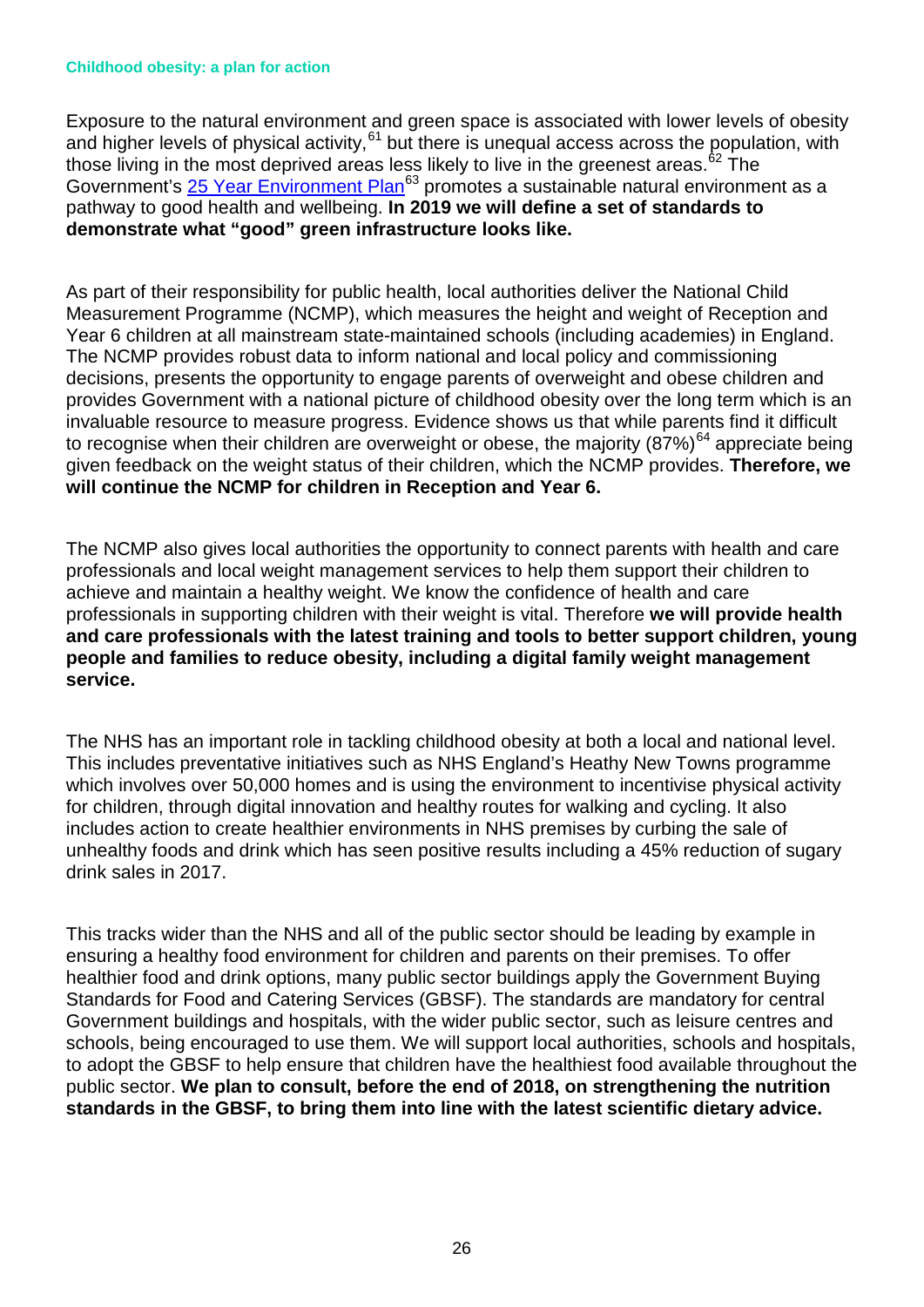## <span id="page-26-0"></span>5. Schools

Schools have an important role in defining habits and helping their pupils make healthier choices. We know that obesity rates double during the primary school years<sup>[65](#page-32-8)</sup> and increase further in secondary school. $^{66}$  $^{66}$  $^{66}$  We must ensure that schools are equipping children with the knowledge they need to lead healthy lifestyles and creating environments which encourage their pupils to eat healthily and be physically active.

A healthy, balanced diet is important for a child's development. The School Food Standards were introduced to make sure food provided to pupils is nutritious and of high quality, by setting requirements for all food and drink provided in schools. Compliance with the School Food Standards is a legal requirement for the majority of schools, including all maintained schools. Academies and free schools are required to comply with the Standards by virtue of their funding agreements, with the exception of a proportion that we expect to comply voluntarily. Government will ensure all schools are aware of their responsibility for quality nutrition.

In 2016, we committed to update the School Food Standards in light of the latest advice on nutrition which revised the recommended daily intake of sugar and fibre. **Our update to the standards will be bold on reducing sugar consumption and will be coupled with detailed guidance to caterers and schools so they are well prepared to adapt to the changes**.

With children in lower income households more likely to be obese, we have considered how the Government can continue to help families that sometimes struggle to give their children a healthy diet. The Government currently delivers the Healthy Food Schemes - Healthy Start, School Fruit and Vegetable and the Nursery Milk schemes - which aim to provide children with nutritional support and to encourage good eating habits from an early age. But we think we can make these schemes work even better. To do this **we will consult, before the end of 2018, on our plans to use Healthy Start vouchers to provide additional support to children from lower income families, who are at greater risk of obesity.** Healthy Start vouchers can be exchanged for fruit, vegetables and milk and are accepted by a wide range of retailers.

Regular physical activity has been linked not only to improved physical health but also improved mental wellbeing and academic attainment.<sup>[67](#page-32-10)</sup> The Chief Medical Officer recommends all schoolaged children get at least 60 minutes of physical activity every day – but we know only [approximately one in five](https://digital.nhs.uk/data-and-information/publications/statistical/health-survey-for-england/health-survey-for-england-2016) achieve this.<sup>[68](#page-32-11)</sup> The [Government's Sporting Future strategy](https://assets.publishing.service.gov.uk/government/uploads/system/uploads/attachment_data/file/486622/Sporting_Future_ACCESSIBLE.pdf)<sup>[69](#page-32-12)</sup> set out a new approach to sport and physical activity, with a clear focus on engaging the least active. This direction has been supported by key investments announced in our 2016 plan using revenue from the Soft Drinks Industry Levy and Sport England's 'Towards an Active Nation.' While we can be proud of this significant investment, we need to ensure that it is reaching the least active children. We want to do more to support schools in this regard. Therefore we will work across Government to review how the least active children are being engaged in physical activity in and around the school day. The review will consider how the Primary PE and Sport Premium is being used, to help ensure that our investment contributes towards helping all children to lead active lives.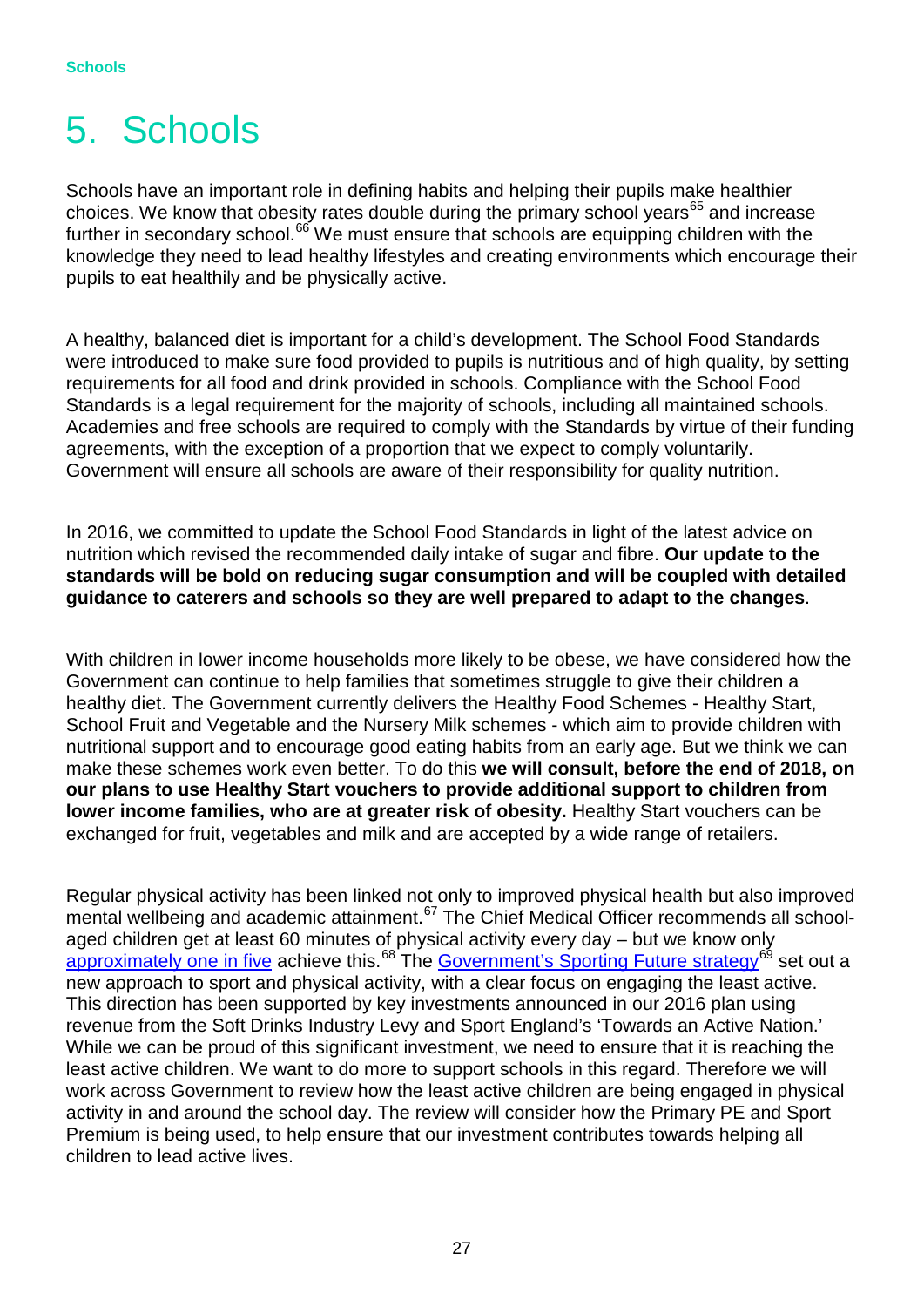#### **Childhood obesity: a plan for action**

We recommend that during the school day, schools should be responsible for delivering at least 30 minutes of the total recommended 60 daily minutes of moderate to vigorous physical activity for children and young people.<sup>[70](#page-32-13)</sup> For many schools it can be difficult to identify the right opportunities to meet this recommendation. Active mile initiatives provide a simple means of significantly contributing to this recommendation and early research has suggested such schemes can deliver on well-established links between physical activity, and improved wellbeing and educational attainment.<sup>[71](#page-32-14)</sup> Therefore we will promote a national ambition for **every primary school to adopt an active mile initiative, such as the Daily Mile**. Schools will have the flexibility to do so in a way that best suits their facilities and students and we will review how the Primary PE and Sport Premium can be used to support it.

### Case study: Active Mile

*Using increased physical activity to improve pupil fitness, increase concentration and improve levels of attainment was the catalyst for Thornhill Primary to implement an active mile into the school day. The school was keen for the active mile to be inclusive for all pupils, in particular, pupils with wheelchairs and walking frames. The school playground already had a heart line marked out and pupils and staff walk, jog or run a route around the heart equivalent to a mile every day. Teachers have discretion on when to complete the active mile and often use it to combat lack of attention or concentration in class.* 

*Since implementing this initiative, the pupils are engaging in increased daily physical activity and improvements have been noted in levels of fitness, classroom behaviour and attendance levels.*

*"Pupils, staff and parents recognise the positive impact it has on the whole school." Mrs Amanda Benton, Head teacher*

Our plans to introduce a healthy rating scheme for schools, outlined in the 2016 Childhood Obesity plan, will ensure that schools have a framework for self-evaluation for promoting healthy eating and physical activity during the school day.

As well as encouraging children to be active while in school, travel to and from school can also be used as an opportunity to increase children's physical activity levels. During 2018/19 the Government will be investing an additional £620,000 of funding in the Walk to School project, a highly successful programme[72](#page-32-15) delivered by Living Streets which aims to increase the number of children walking to school. The funding will support the delivery of the Government's Cycling and Walking Investment Strategy target to increase the percentage of children aged 5 to 10 years old that usually walk to school to 55% in 2025. The Government will also invest an additional £1 million during 2018/19 to expand Bikeability, the national cycling training programme for schoolchildren, in order to support secondary school children to cycle safely and confidently on local roads.

A broad and balanced school curriculum should provide opportunities for pupils to develop knowledge and understanding of a range of health related matters. For example, as part of the national science curriculum, pupils learn how eating food and getting exercise keeps them healthy; as part of the Design and Technology curriculum pupils learn how to cook, and how to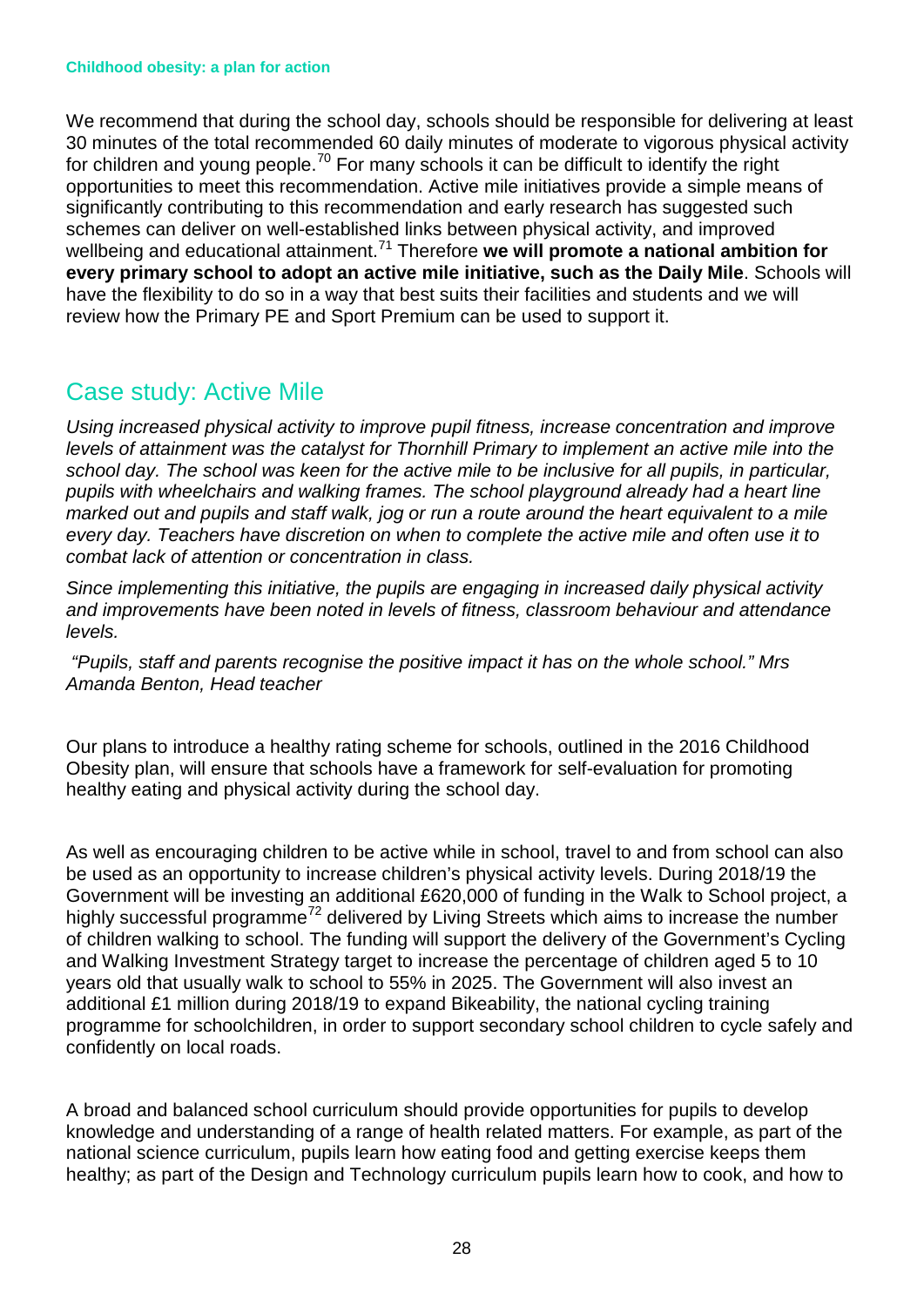#### **Schools**

feed themselves a varied and balanced diet; and in PE, pupils not only participate in sports and physical activity, but are taught the long term health benefits of physical activity.

As part of Ofsted school inspections, inspectors currently evaluate how well schools support pupils so that children are able to explain accurately and confidently how to keep themselves healthy, including through making informed choices about healthy eating and physical fitness. This evaluation contributes to a graded judgement on pupils' personal development, behaviour and welfare. **Ofsted is developing a new framework for September 2019. This will consider how schools build knowledge across the whole curriculum and how they support pupils' personal development more broadly, including in relation to healthy behaviours.**

Addressing the increase in obesity amongst school age children is important, but for some children, the habits and behaviours that result in obesity are embedded in the early years. To help address this, **Ofsted will undertake research into what a curriculum that supports good physical development in the early years looks like**. This will explore the full range of development, including what children are taught about their bodies - for example the importance of sleep and healthy eating.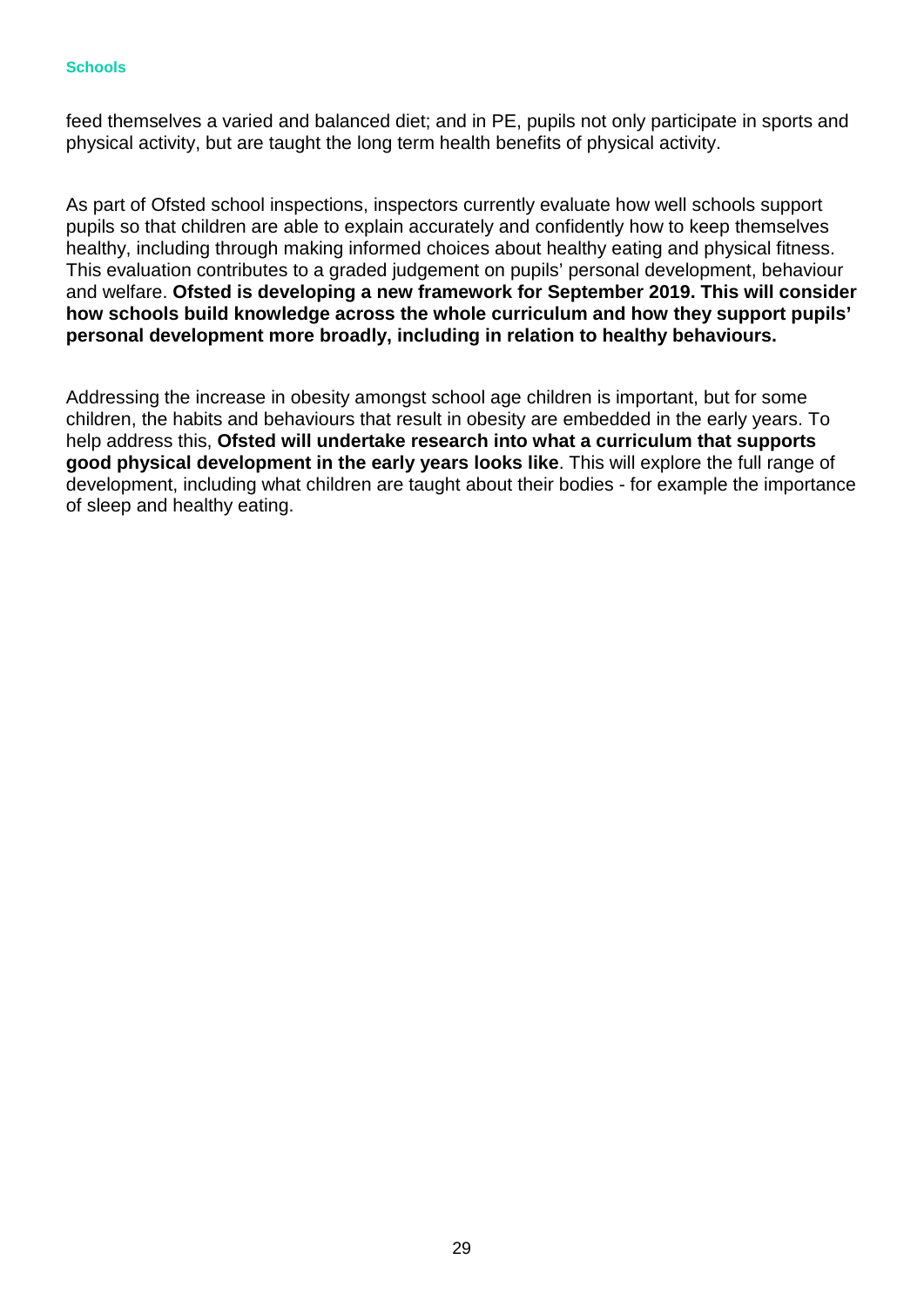## <span id="page-29-0"></span>6. Conclusion

Our ambition is a bold but simple one. We will halve childhood obesity and significantly reduce the gap in obesity between children from the most and least deprived areas by 2030. We all have a lot to gain by beating obesity and it is vital for us all to work together to achieve this, particularly to support parents, especially in the most deprived families and areas, to help their children have the best start in life. We believe that the evidence-based actions we propose will do this by encouraging healthier choices and making these more readily available and identifiable to parents.

Taken together, the actions in this plan and the ones we already have in train from 2016, are world leading. However, we remain committed to reviewing what more can be done to make sure we meet our ambition of halving childhood obesity and will continue to monitor progress and emerging evidence carefully. Where progress is not being delivered, we will consider what further action can be taken to help us to achieve what no other country in the world has yet achieved: success in tackling childhood obesity.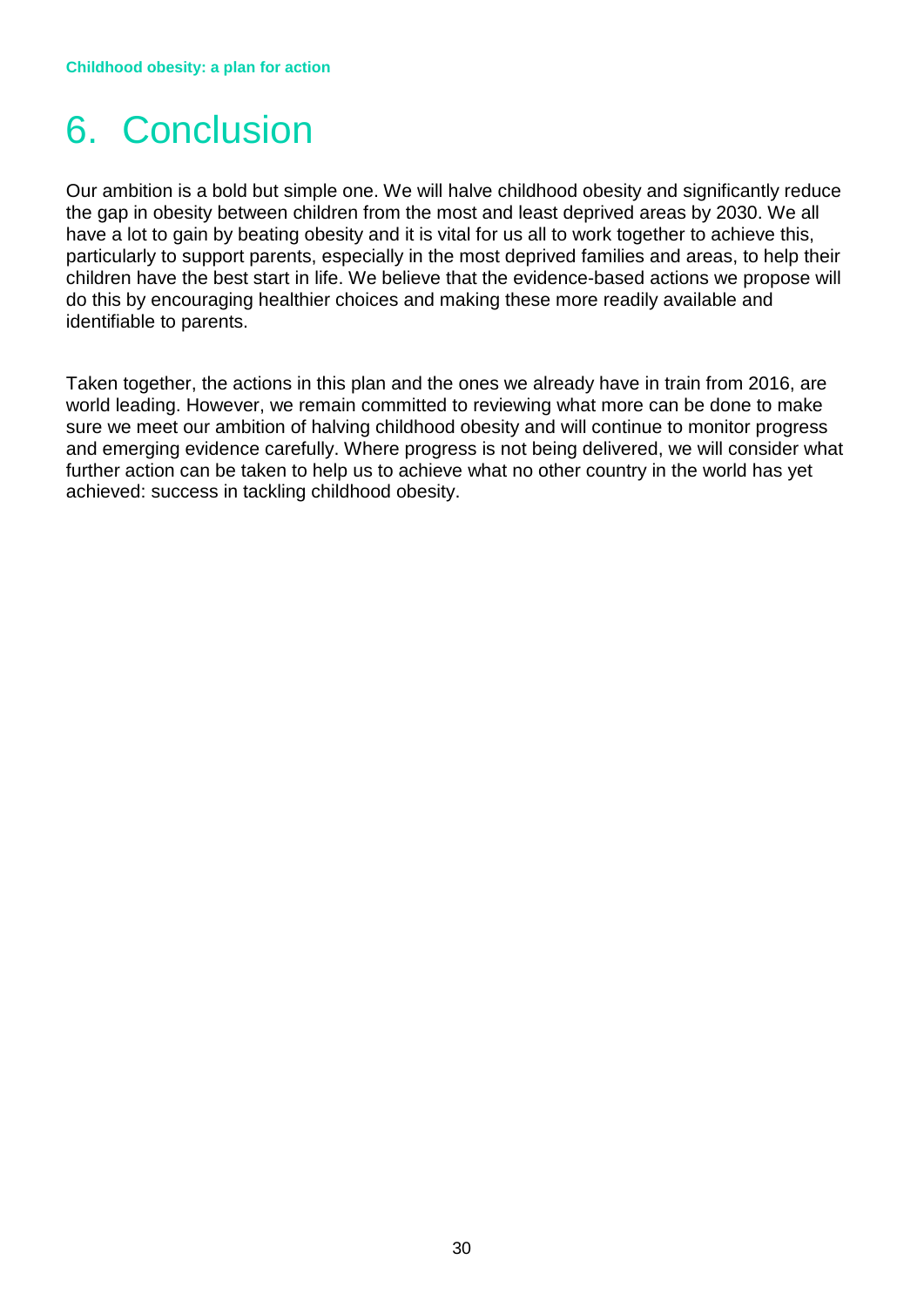#### **Conclusion**

 $\overline{a}$ 

- <span id="page-30-0"></span> $1$  NHS Digital. (2017). National Child Measurement Programme 2016/17
- <span id="page-30-1"></span><sup>2</sup> OECD. (2017). Health at a glance 2017: OECD Indicators. Paris: OECD Publishing.

<span id="page-30-7"></span>analysis. Obesity reviews, 17(2), 95-107.<br><sup>8</sup> Guh et al. (2009). The incidence of co-morbities related to obesity and overweight: a systematic review and meta- analysis. BMC Public Health, 9(1), 88.<br><sup>9</sup> Scheen, A J. (2002). Obesity and liver disease. Best Practice & Research Clinical Endocrinology and Metabolism, 14(4), 703-

<span id="page-30-8"></span>716.

<span id="page-30-9"></span> $10$  Public Health England. (2018). Health Matters: Obesity and the food environment. Available at:

[https://www.gov.uk/government/publications/health-matters-obesity-and-the-food-environment/health-matters-obesity-](https://www.gov.uk/government/publications/health-matters-obesity-and-the-food-environment/health-matters-obesity-and-the-food-environment--2)

<span id="page-30-10"></span>[and-the-food-environment--2](https://www.gov.uk/government/publications/health-matters-obesity-and-the-food-environment/health-matters-obesity-and-the-food-environment--2)<br><sup>11</sup> McPherson, K, Marsh, T. (2007). Modelling Future Trends in Obesity and the Impact on Health. Foresight Tackling Obesities: Future Choices. Available at[: https://www.gov.uk/government/publications/reducing-obesity-modelling-future](https://www.gov.uk/government/publications/reducing-obesity-modelling-future-trends)[trends](https://www.gov.uk/government/publications/reducing-obesity-modelling-future-trends)

<sup>12</sup> McKinsey Global Institute. (2014). Overcoming obesity: An initial economic analysis. Available at:

<span id="page-30-11"></span>[https://www.mckinsey.com/~/media/McKinsey/Business%20Functions/Economic%20Studies%20TEMP/Our%20Insights/Ho](https://www.mckinsey.com/~/media/McKinsey/Business%20Functions/Economic%20Studies%20TEMP/Our%20Insights/How%20the%20world%20could%20better%20fight%20obesity/MGI_Overcoming_obesity_Full_report.ashx) [w%20the%20world%20could%20better%20fight%20obesity/MGI\\_Overcoming\\_obesity\\_Full\\_report.ashx](https://www.mckinsey.com/~/media/McKinsey/Business%20Functions/Economic%20Studies%20TEMP/Our%20Insights/How%20the%20world%20could%20better%20fight%20obesity/MGI_Overcoming_obesity_Full_report.ashx)

<span id="page-30-12"></span><sup>13</sup> Public Health England. (2018). Calorie Reduction: The scope and ambition for action: Available at:<br>https://www.gov.uk/government/publications/calorie-reduction-the-scope-and-ambition-for-action

<span id="page-30-13"></span><sup>14</sup> Amounts differ by age and gender, please see: Public Health England. (2018). Calorie Reduction: The scope and ambition

<span id="page-30-14"></span>for action: Available a[t https://www.gov.uk/government/publications/calorie-reduction-the-scope-and-ambition-for-action](https://www.gov.uk/government/publications/calorie-reduction-the-scope-and-ambition-for-action)<br><sup>15</sup> Food Standards Agency and Public Health England (2016). National Diet and Nutrition Survey Result (combined) of the Rolling Programme (2012/13-2013/14).<br><sup>16</sup> Public Health England. (2018) Sugar reduction : report on first year progress: Available at<br>https://www.gov.uk/government/publications/sugar-reduction-report-on-

<span id="page-30-15"></span>

<span id="page-30-16"></span><sup>17</sup> Huhtinen H eat al. (2013) Adolescents' use of energy drinks and caffeine induced complaints in Finland. The European

<span id="page-30-17"></span>Journal of Public Health, 23(1), 123-150.<br><sup>18</sup> Koivusilta, L et al (2016). Energy drink consumption, health complaints and late bedtime among young adolescents.<br>International journal of public health, 61(3), 299-306.

<span id="page-30-19"></span><span id="page-30-18"></span><sup>19</sup> Kantar World Panel. (2017). Database of Products.<br><sup>20</sup> Zucconi, S et al. (2013). Gathering consumption data on specific consumer groups of energy drinks. EFSA Supporting publications, 10(3).<br><sup>21</sup> Visram, S et al. (2017). Children and voung people's perceptions of energy drinks: A qualitative study: PloS one, 12(11).

<span id="page-30-20"></span><sup>22</sup> Amounts differ by age and gender, please see: Public Health England. (2018). Calorie reduction: The scope and ambition for

<span id="page-30-22"></span><span id="page-30-21"></span>action. Available at: <https://www.gov.uk/government/publications/calorie-reduction-the-scope-and-ambition-for-action><br><sup>23</sup> Diabetes UK used term of 'traffic lights.' UK Government ref to this scheme as the current voluntary pack labelling scheme. Diabetes UK. (2018). Public views on food labelling survey. ComRes interviewed 2,121 UK adults online, aged 18+ between 12-14th Jan 2018. Data were weight to be demographically representative of all UK adults by age, gender, region and social grade. ComRes is a member of the British Polling Council and abides by its rules.

<span id="page-30-23"></span><sup>24</sup> Food Standards Agency. (2016). Food and You survey. Available at: [https://www.gov.uk/government/publications/calorie](https://www.gov.uk/government/publications/calorie-reduction-the-scope-and-ambition-for-action)[reduction-the-scope-and-ambition-for-action](https://www.gov.uk/government/publications/calorie-reduction-the-scope-and-ambition-for-action)<br><sup>25</sup> Food Standards Agency. (2010). Food and You survey. Available at:

<span id="page-30-24"></span><https://www.food.gov.uk/sites/default/files/media/document/food-and-you-2010-main-report.pdf> and Food Standards Agency. 2014). Food and You survey. Available at: https://www.food.gov.uk/sites/default/files/media/document/food-and-<br>you-2014-uk-bulletin-3 0.pdf<br><sup>26</sup> Cancer Bessersh W. (2017). We will be also that the survey of the sur

<span id="page-30-25"></span>Cancer Research UK. (2017). A Weighty Issue. Available at:

[http://www.cancerresearchuk.org/sites/default/files/a\\_weighty\\_issue.pdf](http://www.cancerresearchuk.org/sites/default/files/a_weighty_issue.pdf)<br>27 Feed Steedault Aprenu (2016). Feed and Veuenum Ausilable stu

Food Standards Agency. (2016). Food and You survey. Available at:

<span id="page-30-26"></span>[https://www.food.gov.uk/sites/default/files/media/document/food-and-you-w4-combined-report\\_0.pdf](https://www.food.gov.uk/sites/default/files/media/document/food-and-you-w4-combined-report_0.pdf) <sup>28</sup> Public Health England. (2018). Calorie reduction: The scope and ambition for action. Available at:

<span id="page-30-27"></span><https://www.gov.uk/government/publications/calorie-reduction-the-scope-and-ambition-for-action>

<span id="page-30-2"></span> $3$  NHS Digital. (2017). National Child Measurement Programme 2016/17

<span id="page-30-3"></span><sup>&</sup>lt;sup>4</sup> Public Health Analysis of the NHS Digital. National Child Measurement Programme 2015/16

<span id="page-30-4"></span><sup>&</sup>lt;sup>5</sup> Gatineau M, Dent M. (2011). Obesity and mental health. National Obesity Observatory: Oxford UK.

<span id="page-30-5"></span> $6$  Abbasi A, Juszczyk, D, et al. (2017). Body mass index and incident type 1 and type 2 diabetes in children and young adults: a

<span id="page-30-6"></span>retrospective cohort study. Journal of the Endocrine Society, 1(5), 524-537.<br><sup>7</sup> Simmonds, M, Llewellyn et al. (2016). Predicting adult obesity from childhood obesity: a systematic review and meta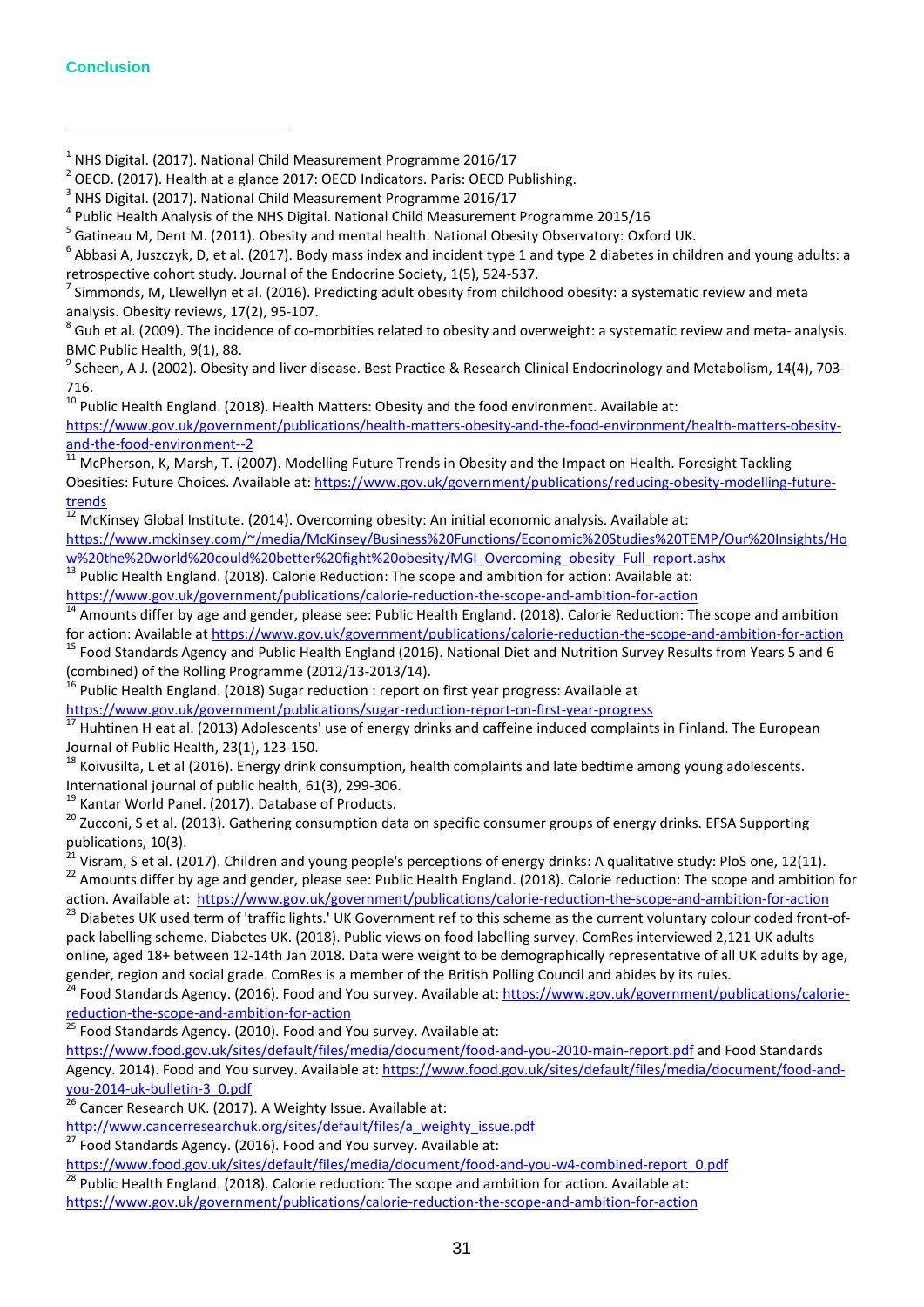$\overline{a}$ 

<span id="page-31-0"></span><sup>29</sup> Nguyen and Powell. (2014). The impact of restaurant composition among US adults: effects on energy and nutrient intakes. Public Health Nutrition 17(11) 2445-52.<br><sup>30</sup> Department of Health and Social Care internal analysis (2018). Based on market coverage of business that participated in

<span id="page-31-1"></span>the Responsibility Deal (RD) and therefore provide calorie labelling for their menu items. (Please note the RD is no longer a live policy, information is still available online at:

[http://webarchive.nationalarchives.gov.uk/20130104155639/http://responsibilitydeal.dh.gov.uk/](http://webarchive.nationalarchives.gov.uk/20130104155639/http:/responsibilitydeal.dh.gov.uk/) )<br><sup>31</sup> Public Health England. (2018). Calorie reduction: The scope and ambition for action. Available at:

<span id="page-31-2"></span><https://www.gov.uk/government/publications/calorie-reduction-the-scope-and-ambition-for-action> 32<br>32 Diabetes UK. (2018). Public Views on food labelling survey. ComRes interviewed 2,121 UK adults online, aged 18+

<span id="page-31-3"></span>between 12th -14th Jan 2018. Data were weighted to be demographically representative of all UK adults by age, gender,

<span id="page-31-4"></span>region and social grade. ComRes is a member of the British Polling Council and abides by its rules.<br><sup>33</sup> Crockett RA et al. (2018). Nutritional labelling for healthier food or non-alcoholic drink purchasing and consumption Cochrane Database of Systematic Reviews.

<span id="page-31-5"></span><sup>34</sup> Kotler, J. A. eta al. (2012). The influence of media characters on children's food choices. Journal of Health Communication. 17:8, 886-898.<br><sup>35</sup> Wasink, B. et al. (2012). Can branding improve school lunches? Arch Pediatr Adolsec Med. 116(10), 967-968.<br><sup>36</sup> Roberto, C.A et al. (2010). Influence of licensed characters on children's taste and snack

<span id="page-31-6"></span>

<span id="page-31-7"></span>

<span id="page-31-8"></span>88-93.<br><sup>37</sup> Cairns, G, Hasting G et al. (2013). Systematic reviews of the evidence on the nature, extent and effects of food marketing to children. A retrospective summary. Appetite 1(62), 209-15.<br><sup>38</sup> Boyland EJ et al. (2016). Advertising as a cue to consume: a systematic review and met-analysis of the effects of acute

<span id="page-31-9"></span>exposure to unhealthy food and no-alcoholic beverage advertising on intake in children and adults, 2. The American Journal

<span id="page-31-10"></span>of Clinical Nutrition. 20:103(2), 519-33.<br><sup>39</sup> Harris JL, et al. (2009). Priming effects of television food advertising on eating behaviour. Health Psychology. 28(4), 404.<br><sup>40</sup> Norman J. Kelly B et al. (2016). The impact o

<span id="page-31-12"></span><span id="page-31-11"></span>causal relationship. Current Nutrition Reports. 5(3), 139-49.<br><sup>41</sup> Hastings G, et al. (2003). Review of the research on the effects of food promotion to children. Food Standards Agency.<br><sup>42</sup> Cairns. G, Angus K, Hastings G. evidence to December 2008. World Health Organization, WHO Press.

<span id="page-31-14"></span><span id="page-31-13"></span><sup>43</sup> Ofcom (2017). Children and Parents: Media Use and Attitudes report. Available at:

[https://www.ofcom.org.uk/\\_\\_data/assets/pdf\\_file/0020/108182/children-parents-media-use-attitudes-2017.pdf](https://www.ofcom.org.uk/__data/assets/pdf_file/0020/108182/children-parents-media-use-attitudes-2017.pdf) <sup>44</sup> Ofcom. (2017). Children and Parents: Media Use and Attitudes report. Available at:

<span id="page-31-15"></span>https://www.ofcom.org.uk/ data/assets/pdf file/0020/108182/children-parents-media-use-attitudes-2017.pdf <sup>45</sup> Public Health England. (2015). Sugar reduction: the evidence for action. Available at:

<span id="page-31-17"></span>

<span id="page-31-16"></span><https://www.gov.uk/government/publications/sugar-reduction-from-evidence-into-action> 46 Public Health England. (2015). Sugar reduction: the evidence for action. Available at:<br>https://www.gov.uk/government/publications/suga

<span id="page-31-18"></span> $\frac{47}{47}$  Public Health England. (2015). Sugar reduction: the evidence for action. Available at:<br><https://www.gov.uk/government/publications/sugar-reduction-from-evidence-into-action>

<span id="page-31-20"></span><span id="page-31-19"></span><sup>48</sup> Larson. (2006). Journal of Food Distribution Research. Core Principles for Supermarket Aisle Management.<br><sup>49</sup> Nakamura et al. (2014). Sales impact of displaying alcoholic and non-alcoholic beverages in end-of-aisle l observational study. Social Science & Medicine.

<span id="page-31-21"></span><sup>50</sup> Nakamura et al. (2014). Sales impact of displaying alcoholic and non-alcoholic beverages in end-of-aisle locations: An observational study. Social Science & Medicine.

<span id="page-31-22"></span><sup>51</sup> Marshall D, O'Donohoe S, Kline S. (2007). Families, food and pester power: beyond the blame game. Journal of Consumer

<span id="page-31-23"></span>Behaviour. 1:6(4), 164-81.<br><sup>52</sup> Ebster C, Wagner U, Neumueller D. (2009). Children's influences on in-store purchases. Journal of Retailing and Consumer Services. 31;16(2), 145-54.<br><sup>53</sup> Campbell S, James EL et al. (2012). A mixed-method examination of food marketing directed towards children in Australian

<span id="page-31-24"></span>supermarkets. Health promotion international. 15;29(2), 267-77.<br><sup>54</sup> Public Health England. (2018). Obesity and the environment: regulation the growth of fast food outlets. And Public Health

<span id="page-31-25"></span>England. (2018). Healthy High Street: good place making in an urban setting.<br><sup>55</sup> Department for Transport National Travel Survey.<br><sup>56</sup> Department for Environment Food and Rural Affairs. (2017). Evidence Statement on the l

<span id="page-31-26"></span>

<span id="page-31-27"></span>environments and human health. And. World Health Organization. (2016). Urban green spaces and health.